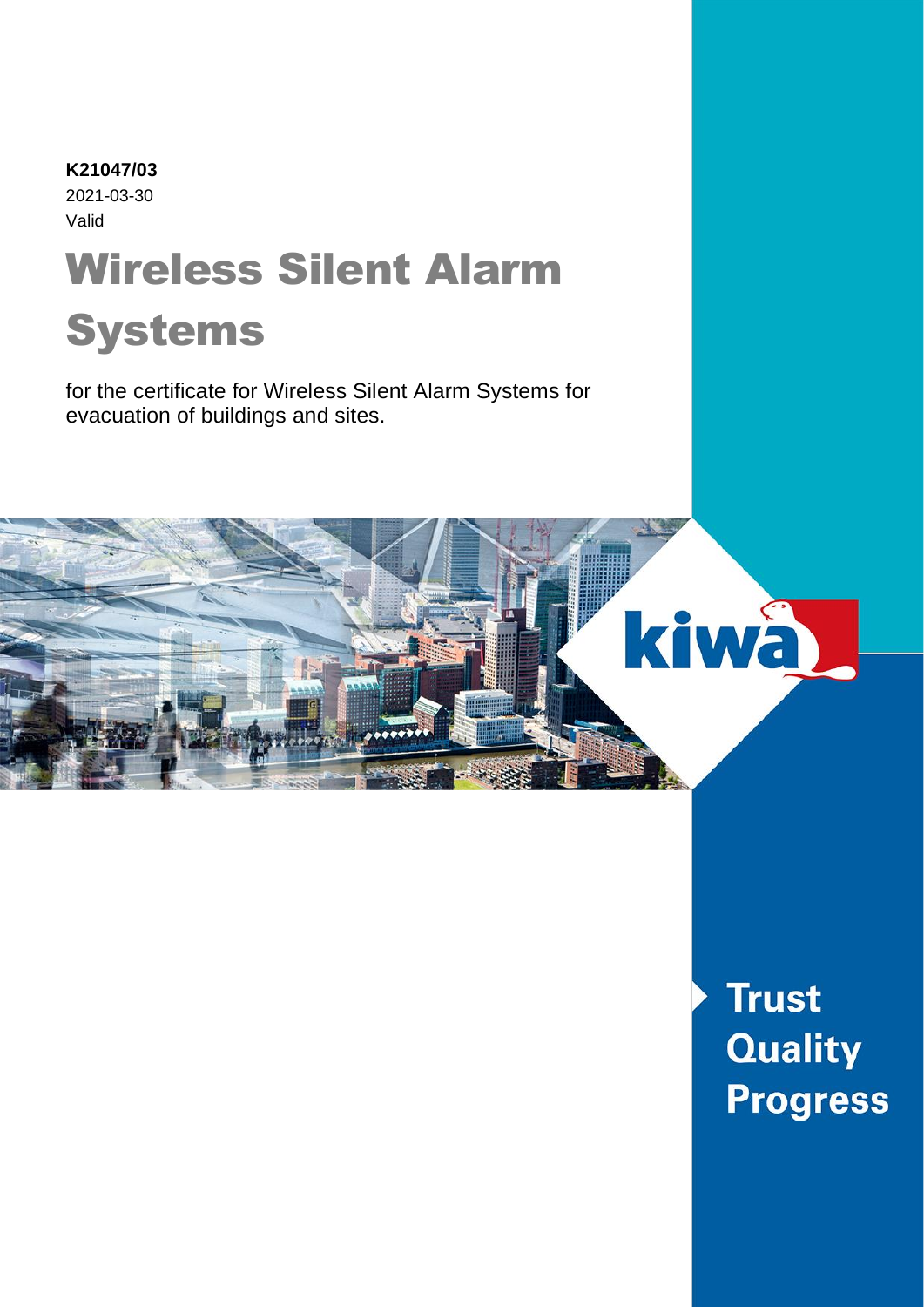# **Preface**

This European Certification Scheme has been accepted by the Kiwa Board of Experts Fire Safety, in which all the relevant parties in the field of Fire Safety are represented. This Boards of Experts also supervises the certification activities and where necessary require the Certification Scheme to be revised. All references to Board of Experts in this Certification Scheme pertain to the Boards of Experts mentioned above. This Certification Scheme will be used by Kiwa in conjunction with the Kiwa-Regulations for Certification, in which the general rules in case of certification are registered.

The purpose of this Certification Scheme is to make clear in which way a declaration of conformity is established regarding performance-, reliability- and security requirements of the assessed Wireless Silent Alarm System (WSAS). This based on the European standards in this scope.

The basic framework for this scheme has been standard NEN 2575-4; Fire safety of buildings - Evacuation alarm installations - System and quality requirements and guidelines for locating of alarm devices - Part 4: Wireless silent alarm installation and DIN 14675; Fire detection and fire alarm systems – Design and operation. The framework in this scheme is covering all the functions and performances of this standard based on the European standards.

Additionally are the requirements on logging, reporting, alarm transmission software more strict. It has also an additional function on positioning and counting of staff in the designated areas and in the surrounding of the designated areas.

**Kiwa Nederland B.V. Kiwa Fire Safety & Security** Dwarsweg 10 5301 KT Zaltbommel The Netherlands

Tel. +31 88 998 51 00 [NL.info.ncp.fss@kiwa.com](mailto:NL.info.ncp.fss@kiwa.com) www.kiwafss.nl

#### © 2021 Kiwa N.V.

All rights reserved. No part of this report may be reproduced, stored in a database or retrieval system, or published, in any form or in any way, electronically, mechanically, by print, photoprint, microfilm or any other means without prior written permission from the publisher.

The use of this evaluation guideline by third parties, for any purpose whatsoever, is only allowed after a written agreement is made with Kiwa to this end.

#### **Validation**

31/180330 591/180330 This certification scheme has been validated by the Director Certification and Inspection of Kiwa FSS on 30-03- 2021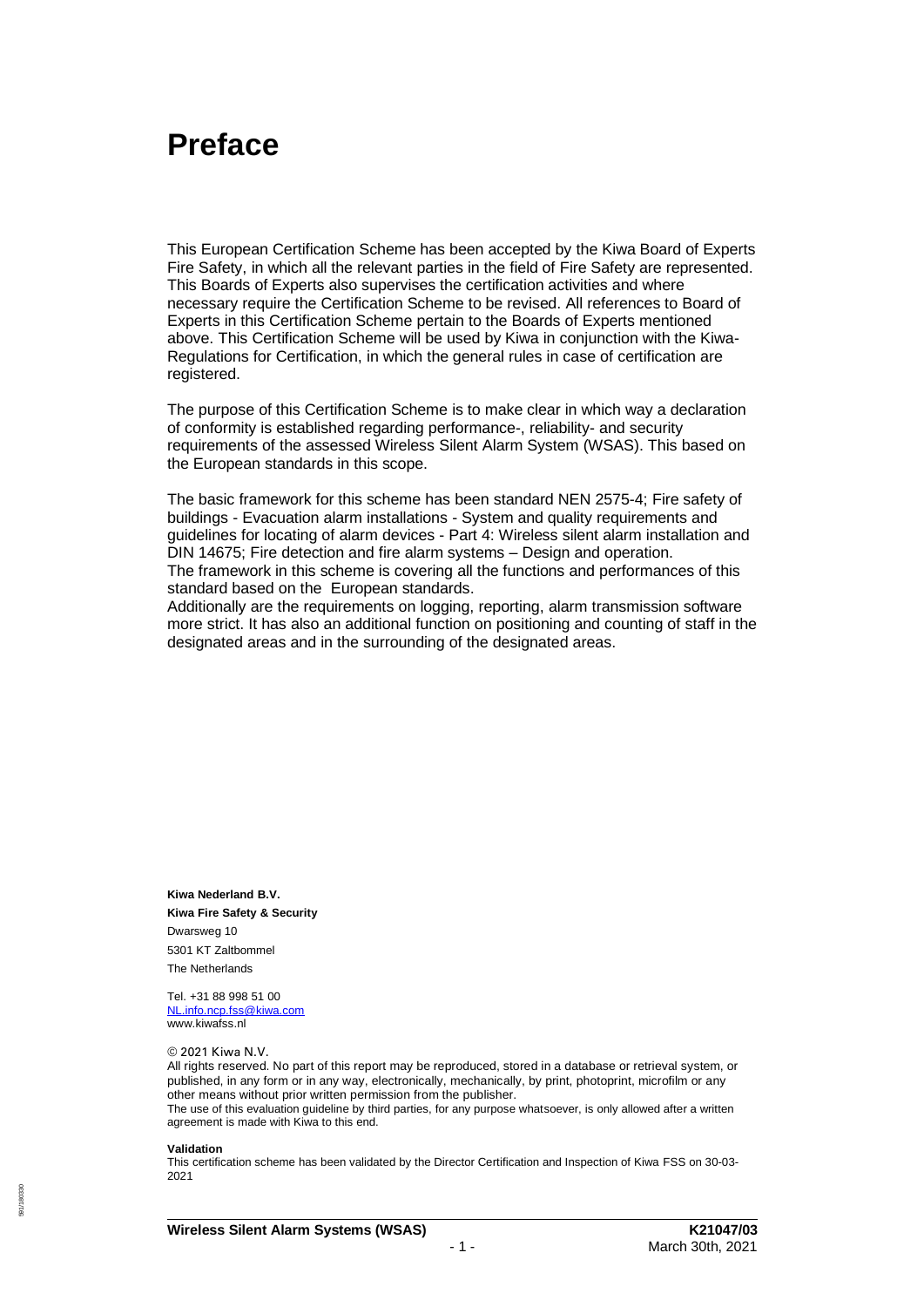# **Contents**

|                                                                                                                                    | <b>Preface</b>                                                                                                                                                                                                                                                                                                                                                                                                        | 1                                                                                                   |
|------------------------------------------------------------------------------------------------------------------------------------|-----------------------------------------------------------------------------------------------------------------------------------------------------------------------------------------------------------------------------------------------------------------------------------------------------------------------------------------------------------------------------------------------------------------------|-----------------------------------------------------------------------------------------------------|
|                                                                                                                                    | <b>Contents</b>                                                                                                                                                                                                                                                                                                                                                                                                       | $\mathbf{2}$                                                                                        |
| 1                                                                                                                                  | <b>Introduction</b>                                                                                                                                                                                                                                                                                                                                                                                                   | 5                                                                                                   |
| 1.1                                                                                                                                | General                                                                                                                                                                                                                                                                                                                                                                                                               | 5                                                                                                   |
| 1.2<br>1.2.1<br>1.2.2<br>1.2.3                                                                                                     | Field of application / scope<br>Demarcation within scope<br>Optional scope with requirements<br>Functions of the WSAS                                                                                                                                                                                                                                                                                                 | 6<br>6<br>$\overline{7}$<br>$\overline{7}$                                                          |
| 1.3                                                                                                                                | Technical and organizational resources                                                                                                                                                                                                                                                                                                                                                                                | 7                                                                                                   |
| 1.4                                                                                                                                | Acceptance of test reports provided by the supplier                                                                                                                                                                                                                                                                                                                                                                   | 7                                                                                                   |
| 1.5                                                                                                                                | Quality declaration                                                                                                                                                                                                                                                                                                                                                                                                   | 8                                                                                                   |
| 2                                                                                                                                  | <b>Terms and definitions</b>                                                                                                                                                                                                                                                                                                                                                                                          | 9                                                                                                   |
| 2.1<br>2.1.1<br>2.1.2<br>2.1.3<br>2.1.4<br>2.1.5<br>2.1.6<br>2.1.7<br>2.1.8<br>2.1.9<br>2.1.10<br>2.1.11<br>2.1.12<br>2.1.13       | Definitions general<br>Board of Experts:<br>Certification mark:<br>Certification scheme:<br>Inspection tests:<br>IQC scheme (IQCS):<br>Initial assessment:<br>Private Label Certificate:<br>Product certificate:<br>Product requirements:<br>Process certificate:<br>Process requirements:<br>Supplier:<br>Surveillance assessment:                                                                                   | 9<br>9<br>9<br>9<br>9<br>9<br>9<br>9<br>9<br>$\boldsymbol{9}$<br>$\boldsymbol{9}$<br>10<br>10<br>10 |
| 2.2<br>2.2.1<br>2.2.2<br>2.2.3                                                                                                     | Specific definitions<br>Wireless Silent Alarm Systems (WSAS):<br>Control and indicating equipment Wireless Silent Alarm System (CIE WSAS):<br>Control and indicating equipment Fire Detection and Fire Alarm System (CIE FDFAS)                                                                                                                                                                                       | 10<br>10<br>10<br>10                                                                                |
| 2.2.4<br>2.2.5<br>2.2.6<br>2.2.7<br>2.2.8<br>2.2.9<br>2.2.10<br>2.2.11<br>2.2.12<br>2.2.13<br>2.2.14<br>2.2.15<br>2.2.16<br>2.2.17 | Alarm transmission and fault warning routing equipment<br>Building / site transmission devices<br>Monitoring Centre (MC);<br>Alarm Receiving Centre (ARC):<br>Secure location:<br>BYOD:<br>Compatibility for component type 1<br>Connectability for component type 2<br>Other alarm system:<br>Conditions:<br>Emergency Response Team (ERT)<br>Emergency Response Officer (ERO)<br>Transmission path<br>Mobile device | 10<br>10<br>10<br>10<br>11<br>11<br>11<br>11<br>11<br>11<br>11<br>11<br>11<br>12                    |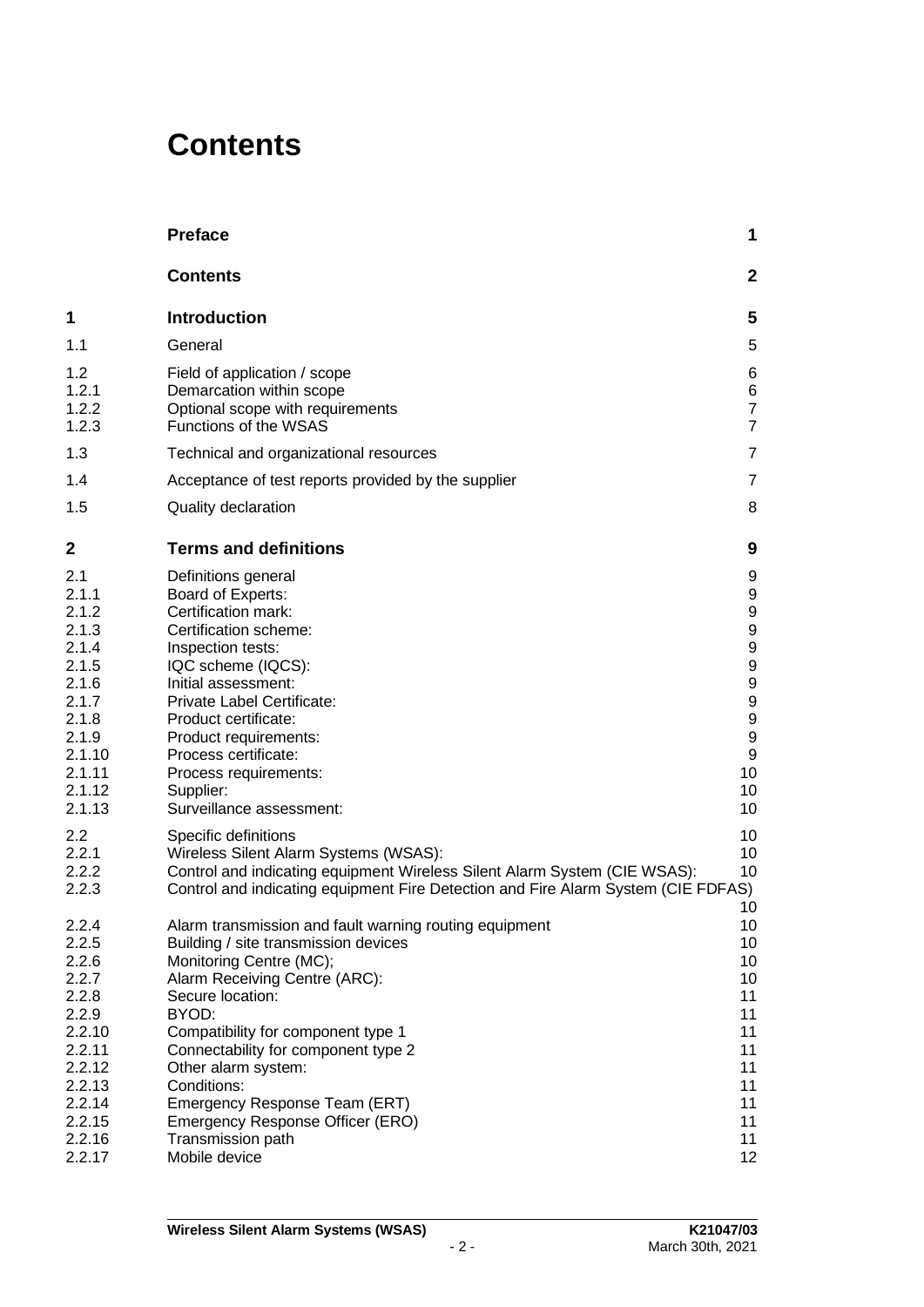| 2.2.18<br>2.2.19                                                                                                | Dedicated mobile device<br>Hosted RCT:                                                                                                                                                                                                                                                                                                                                                                 | 12<br>12 <sub>2</sub>                                                      |
|-----------------------------------------------------------------------------------------------------------------|--------------------------------------------------------------------------------------------------------------------------------------------------------------------------------------------------------------------------------------------------------------------------------------------------------------------------------------------------------------------------------------------------------|----------------------------------------------------------------------------|
| 2.2.20<br>2.2.21<br>2.2.22                                                                                      | Radio transmission<br>Dual path Alarm Transmission System<br>Diverse technology                                                                                                                                                                                                                                                                                                                        | 12 <sub>2</sub><br>12<br>12                                                |
| 3                                                                                                               | Procedure for granting a product certificate                                                                                                                                                                                                                                                                                                                                                           | 13                                                                         |
| 3.1                                                                                                             | Initial investigation                                                                                                                                                                                                                                                                                                                                                                                  | 13                                                                         |
| 4                                                                                                               | <b>Product requirements WSAS</b>                                                                                                                                                                                                                                                                                                                                                                       | 14                                                                         |
| 4.1                                                                                                             | General                                                                                                                                                                                                                                                                                                                                                                                                | 14                                                                         |
| 4.2                                                                                                             | Product requirements                                                                                                                                                                                                                                                                                                                                                                                   | 14                                                                         |
| 4.3<br>4.3.1                                                                                                    | System requirements<br>Loggings of the system                                                                                                                                                                                                                                                                                                                                                          | 15<br>15                                                                   |
| 4.4<br>4.4.1<br>4.4.2<br>4.4.3                                                                                  | Functional requirements wireless alarm system<br><b>CIE WSAS</b><br>Server WSAS- system requirements<br>Building / site transmission devices supporting the WSAS                                                                                                                                                                                                                                       | 15<br>16<br>16<br>16                                                       |
| 4.5<br>4.5.1<br>4.6.1<br>4.6.2<br>4.6.3<br>4.6.4<br>4.6.5<br>4.6.6<br>4.6.7<br>4.6.8<br>4.7.1<br>4.7.2<br>4.7.3 | Mobile devices supporting the WSAS<br>Preconditions of mobile devices<br>Use and access levels of the application<br>Connections of the application<br>Acknowledgment un/setting<br>Uptime - availability - business continuity<br>Authenticity<br>Accountability<br>Session time<br>Instructions by the application towards the user<br>Process requirements<br>Process requirement stages<br>Testing | 16<br>17<br>17<br>18<br>18<br>18<br>18<br>19<br>19<br>19<br>19<br>19<br>19 |
| 5                                                                                                               | <b>Requirements process</b>                                                                                                                                                                                                                                                                                                                                                                            | 21                                                                         |
| 5.1                                                                                                             | General                                                                                                                                                                                                                                                                                                                                                                                                | 21                                                                         |
| 5.2                                                                                                             | Regulatory requirements                                                                                                                                                                                                                                                                                                                                                                                | 21                                                                         |
| 5.3<br>5.3.1<br>5.3.2<br>5.3.3                                                                                  | Process requirements Services for fire safety systems<br>Planning (basic engineering) and detailed engineering WSAS plan<br>Commisioniong and verification<br>Handover and maintenance                                                                                                                                                                                                                 | 21<br>21<br>21<br>21                                                       |
| 5.4<br>5.4.1<br>5.4.2<br>5.4.3<br>5.4.4<br>5.4.5                                                                | Other requirements<br>Instructions<br>Training<br>GDPR - General Data Protection Regulation<br>Monitoring Centre (MC)<br>Alarm Receving Centre (ARC)                                                                                                                                                                                                                                                   | 22<br>22<br>22<br>22<br>22<br>22                                           |
| 6                                                                                                               | Testing the performance of the systems                                                                                                                                                                                                                                                                                                                                                                 | 23                                                                         |
| 6.1                                                                                                             | General                                                                                                                                                                                                                                                                                                                                                                                                | 23                                                                         |
| 6.2                                                                                                             | Specific                                                                                                                                                                                                                                                                                                                                                                                               | 23                                                                         |
| 7                                                                                                               | <b>Factory production control components</b>                                                                                                                                                                                                                                                                                                                                                           | 24                                                                         |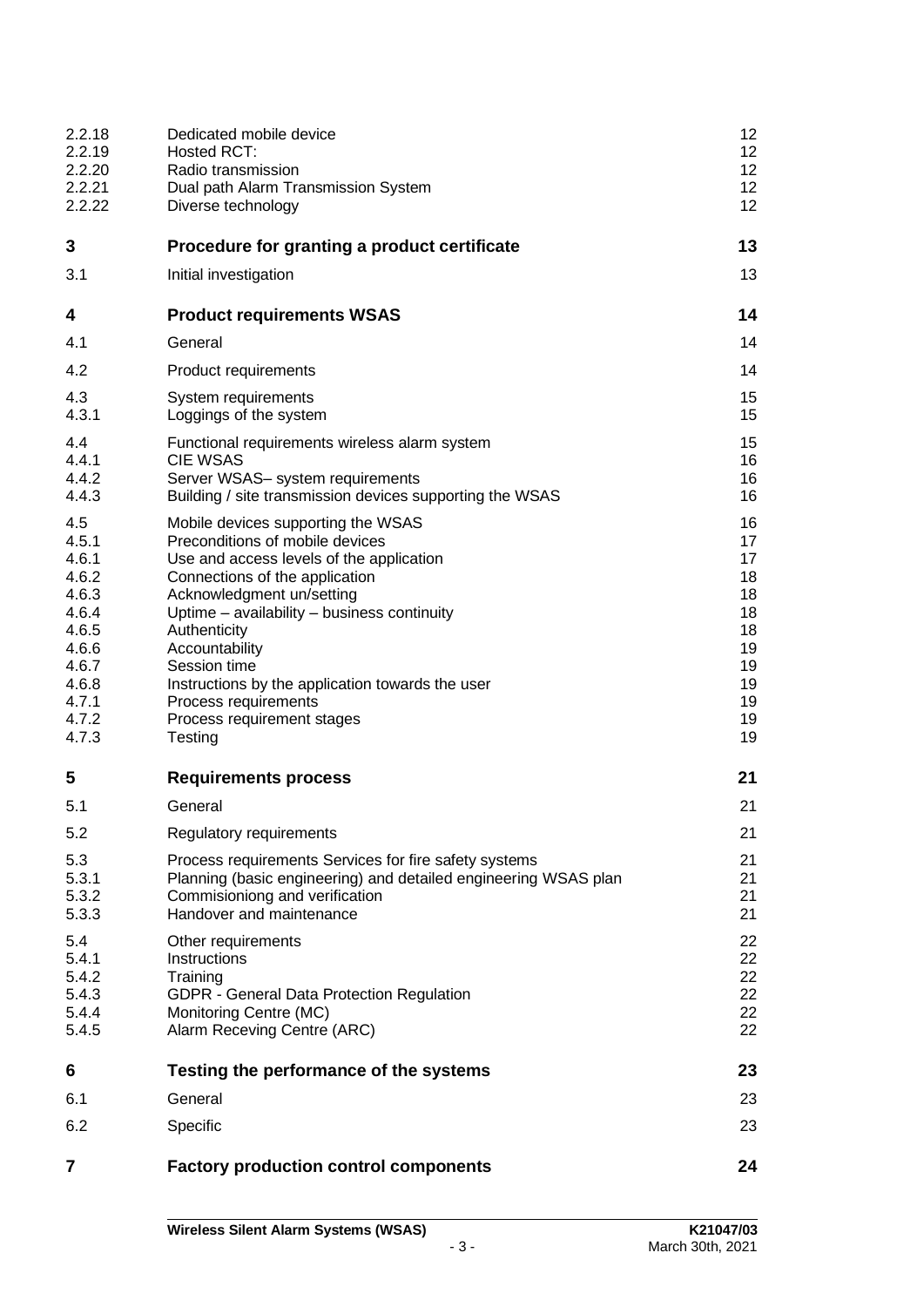| 8                        | <b>Marking</b>                                                     | 25             |
|--------------------------|--------------------------------------------------------------------|----------------|
| 8.1                      | General                                                            | 25             |
| 9                        | Requirements in respect to the quality system                      | 26             |
| 9.1                      | Manager of the quality system                                      | 26             |
| 9.2                      | Internal quality control / quality plan                            | 26             |
| 9.3                      | Control of test and measuring equipment                            | 26             |
| 9.4                      | Procedures and working instructions                                | 26             |
| 10                       | <b>Summary of tests and inspections</b>                            | 28             |
| 10.1                     | <b>Test matrix</b>                                                 | 28             |
| 10.2                     | Inspection of the quality system of the supplier                   | 28             |
| 11                       | Agreements on the implementation of certification                  | 29             |
| 11.1                     | General                                                            | 29             |
| 11.2<br>11.2.1<br>11.2.2 | Certification staff<br>Qualification requirements<br>Qualification | 29<br>29<br>30 |
| 11.3                     | Report initial investigation                                       | 31             |
| 11.4                     | Decision for granting the certificate                              | 31             |
| 11.5                     | Layout of quality declaration                                      | 31             |
| 11.6                     | Nature and frequency of third party audits                         | 31             |
| 11.7                     | Non conformities                                                   | 31             |
| 11.8                     | Report to the Board of Experts                                     | 31             |
| 11.9                     | Interpretation of requirements                                     | 31             |
| 11.10                    | Specific rules set by the Board of Experts                         | 31             |
| 12                       | <b>Titles of standards</b>                                         | 32             |
| 12.1                     | Public law rules                                                   | 32             |
| 12.2                     | Standards / normative documents                                    | 32             |
| ı                        | Model certificate (example)                                        | 33             |
| Ш                        | Model IQC-scheme manufacturer (example)                            | 34             |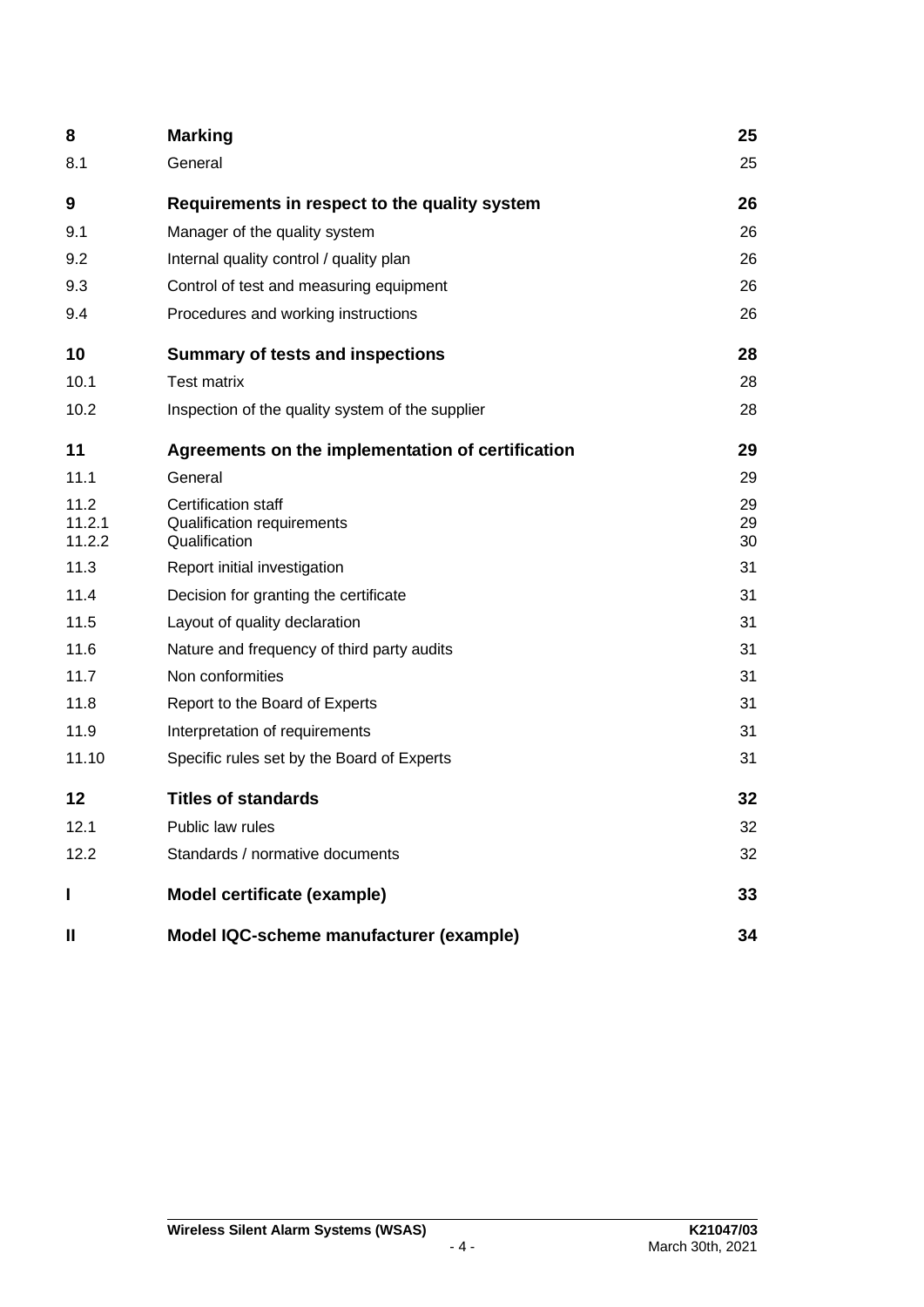# **1 Introduction**

# **1.1 General**

This European certification scheme includes all relevant requirements which are employed by Kiwa when dealing with applications for the issue and maintenance of a certificate for products, (systems), processes and services used for wireless silent alarm systems.

For the performance of its certification work, Kiwa is bound to the requirements as included in EN-ISO/IEC 17065 "Conformity assessment - Requirements for bodies certifying products, processes and services".

This certification scheme is drafted according EN-ISO/IEC 17067 "Conformity assessment - Fundamentals of product certification and guidelines for product certification schemes". This scheme is a type 6 according to this standard.

The 3e version of this certification scheme replaces the following certification scheme:

| <b>Certification scheme</b> | Title                                             | <b>Dated</b> |
|-----------------------------|---------------------------------------------------|--------------|
| K21047/02                   | Wireless Silent Alarm Systems (WSAS)   2020-06-10 |              |

This 3<sup>th</sup> version of the certification scheme makes textual changes to clarify the goal(s) of the requirements in this scheme in the following paragraphs:

- 2.2.21 new definition;
- 2.2.22 new definition;
- 4.3 the note in this text has extra clarification;
- 4.4.3 the specifications for the building network are clarified functional;
- 5.4.5 the function of the ARC has been clarified functional with additional fallback scenarios.

This version of the certification scheme can be used directly.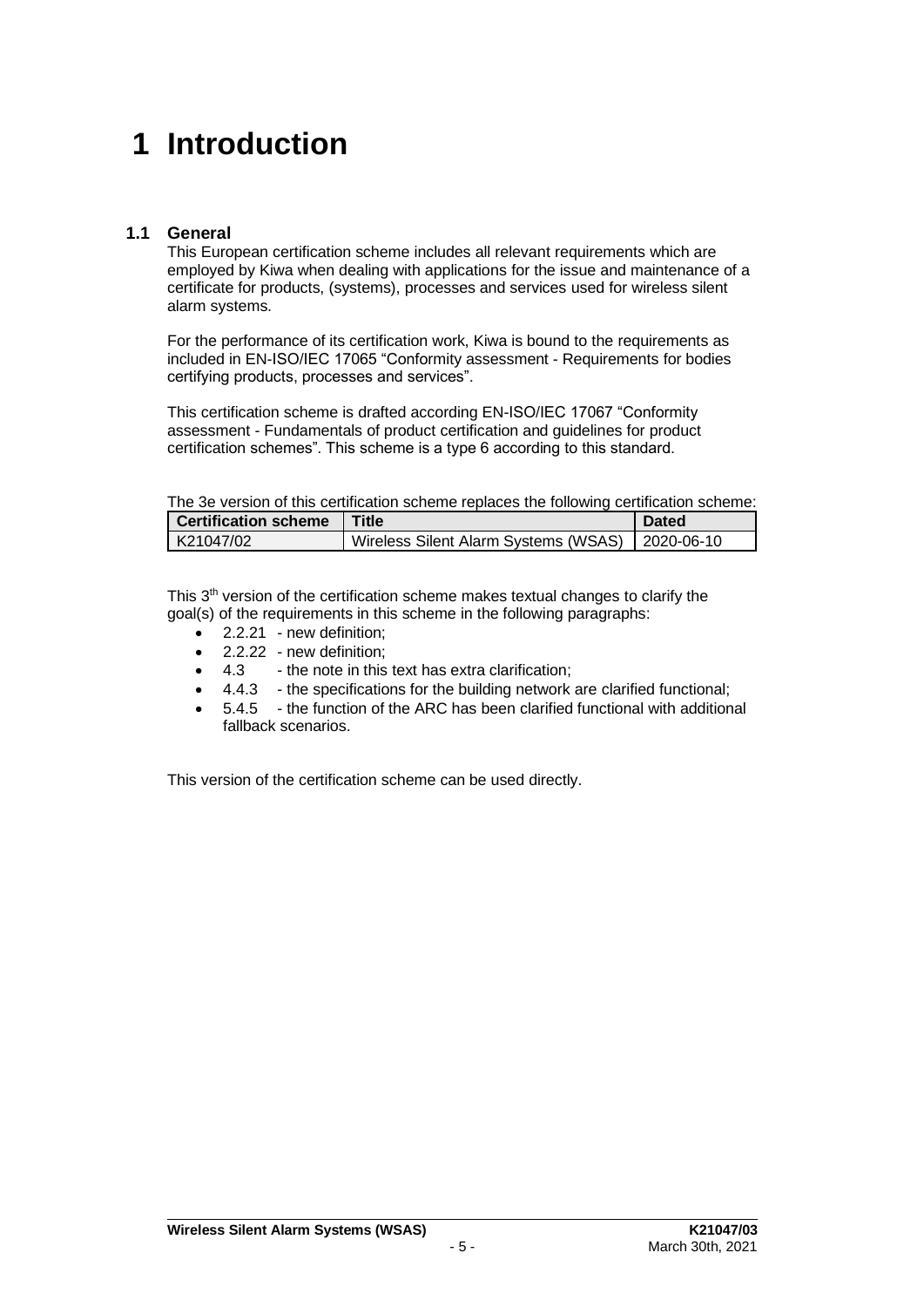# **1.2 Field of application / scope**

Figure 1 shows the demarcation of the wireless silent alarm system.



Fire safety Alarm Chain

This figure is based on a hosted solution

Figure 1 – infrastructure of the WSAS

#### *1.2.1 Demarcation within scope*

The wireless silent alarm system WSAS is intended to be used in buildings and/or on sites to relay the information of the fire detection and fire alarm system (FDFAS) in a building and/or on a site to for example the emergency response team (ERT) of the building and/or site. The WSAS can be used in a hosted and non-hosted situation. Primarily the scheme is written based on a hosted situation.

The goal of the product is to inform and alarm the emergency response team in the building and/or site in a timely and secured way of the status of the fire detection system or other alarm systems. In that way, the users of mobile devices such as emergency response officers (ERO) at a location are able to start the emergency response and/or evacuation process. The reliability and availability of the system is essential.

The following elements in the demarcation are within scope:

- The CIE of the Wireless Silent Alarm System;
- The critical alarm transmission between the CIE of the fire detection system and the CIE of the WSAS;
- The critical connection to the power supply for the WSAS:
- The critical alarm transmission between the central equipment of the WSAS and the server in the secure location. The secure location can also be in the supervised premises self (non-hosted).
- The critical alarm transmission between the server in the secure location and the mobile devices (MD).
- The application performing on the mobile device with its functions to support the users on site.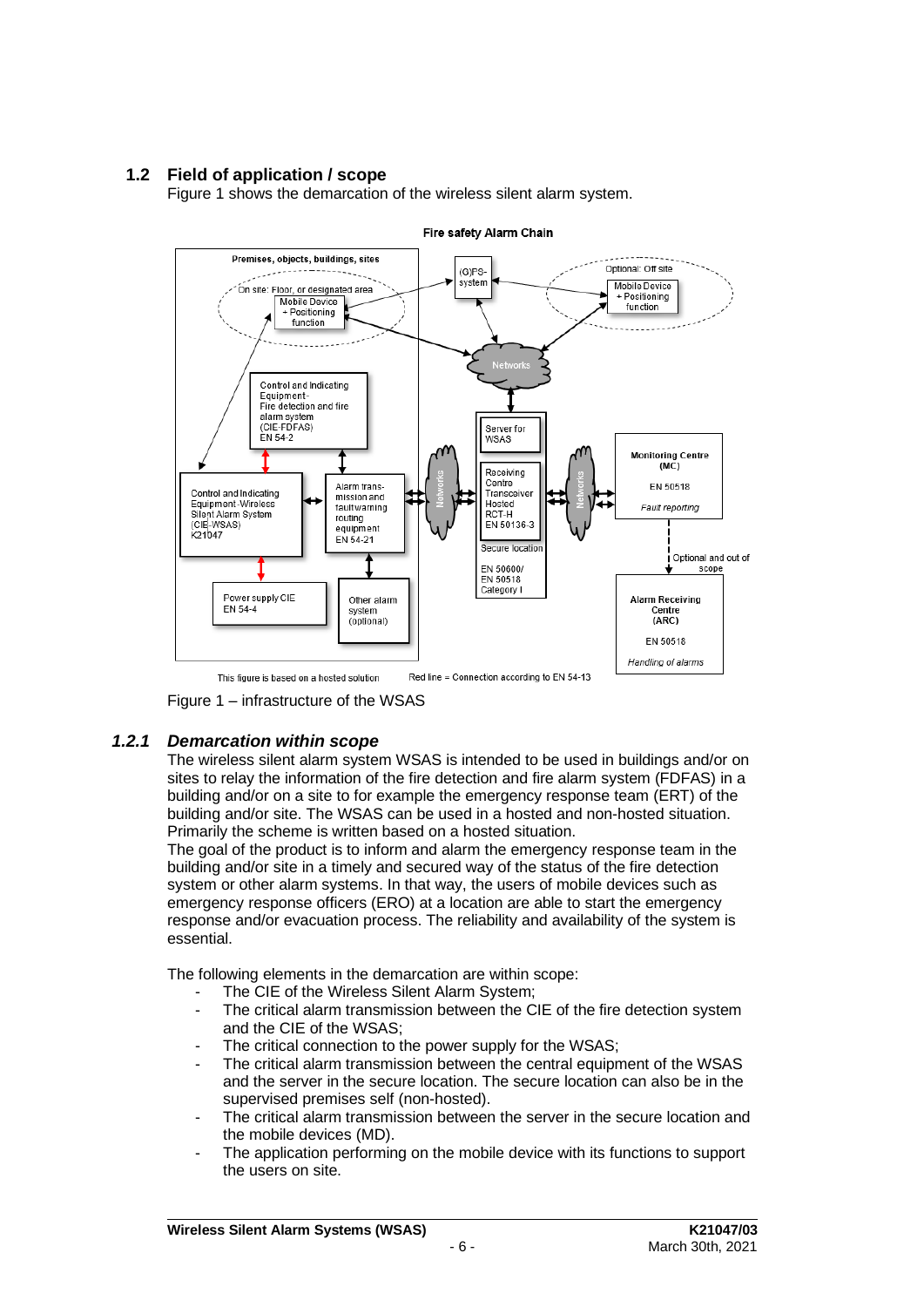The positioning function of the WSAS for determining the number of present mobile device users.

Additionally, the critical transmission between the server in the secure location and the Monitoring Centre (MC) is in scope for at least the reporting of the faults of the WSAS. In case an optional Alarm Receiving Centre (ARC) is used, that critical transmission is also in scope.

#### *1.2.2 Optional scope with requirements*

An optional scope is the positioning function of the WSAS to users of the Mobile Devices who use their Mobile Devices off site. In this case the requirements for positioning the same as inside buildings.

### *1.2.3 Functions of the WSAS*

The functions of the WSAS are:

- Supervised alarm transmission of the fire detection system and the mobile devices of the emergency response team at the location;
- Informing of the WSAS-user about faults in the system;
- Reporting on the availability of the system;
- Reporting on the availability of the connected number of emergency response officers within the designated area of the emergency response team;
- Optional: Reporting on the availability of the connected number of emergency response officers off site.

#### **1.3 Technical and organizational resources**

To achieve certification of a wireless silent alarm system, the assessment contains the following:

- The adoption of the demarcation and the specifications of the WSAS;
- The requirements of the product quality of relevant components;
- The requirements of the network architecture;
- The field inspection of the performance- & other requirements of the WSAS;
- The requirements of the security controls of the WSAS;
- The evaluation of the statistical data which is generated by the hardware and software of the WSAS;
- The requirements of the Monitoring Centre who collects the data and processes this according to the specifications of the WSAS;
- The requirements of the corrective actions by the WSAS on failing transmission by the system.

#### **1.4 Acceptance of test reports provided by the supplier**

If the supplier provides reports from test institutions or laboratories to prove that the products meet the requirements of this certification scheme, the supplier shall prove that these reports have been drawn up by an institution that complies with the applicable accreditation standards, namely:

- NEN-EN-ISO/IEC 17020 for inspection bodies;
- NEN-EN-ISO/IEC 17021-1 for certification bodies certifying systems:
- NEN-EN-ISO/IEC 17024 for certification bodies certifying persons;
- NEN-EN-ISO/IEC 17025 for laboratories;
- NEN-EN-ISO/IEC 17065 for certification bodies certifying products.

#### **Explanation:**

This requirement is considered to be fulfilled when a certificate of accreditation can be shown, issued either by the Board of Accreditation (RvA) or by one of the institutions with which an agreement of mutual acceptance has been concluded by the RvA. The accreditation shall refer to the examinations as required in this certification scheme.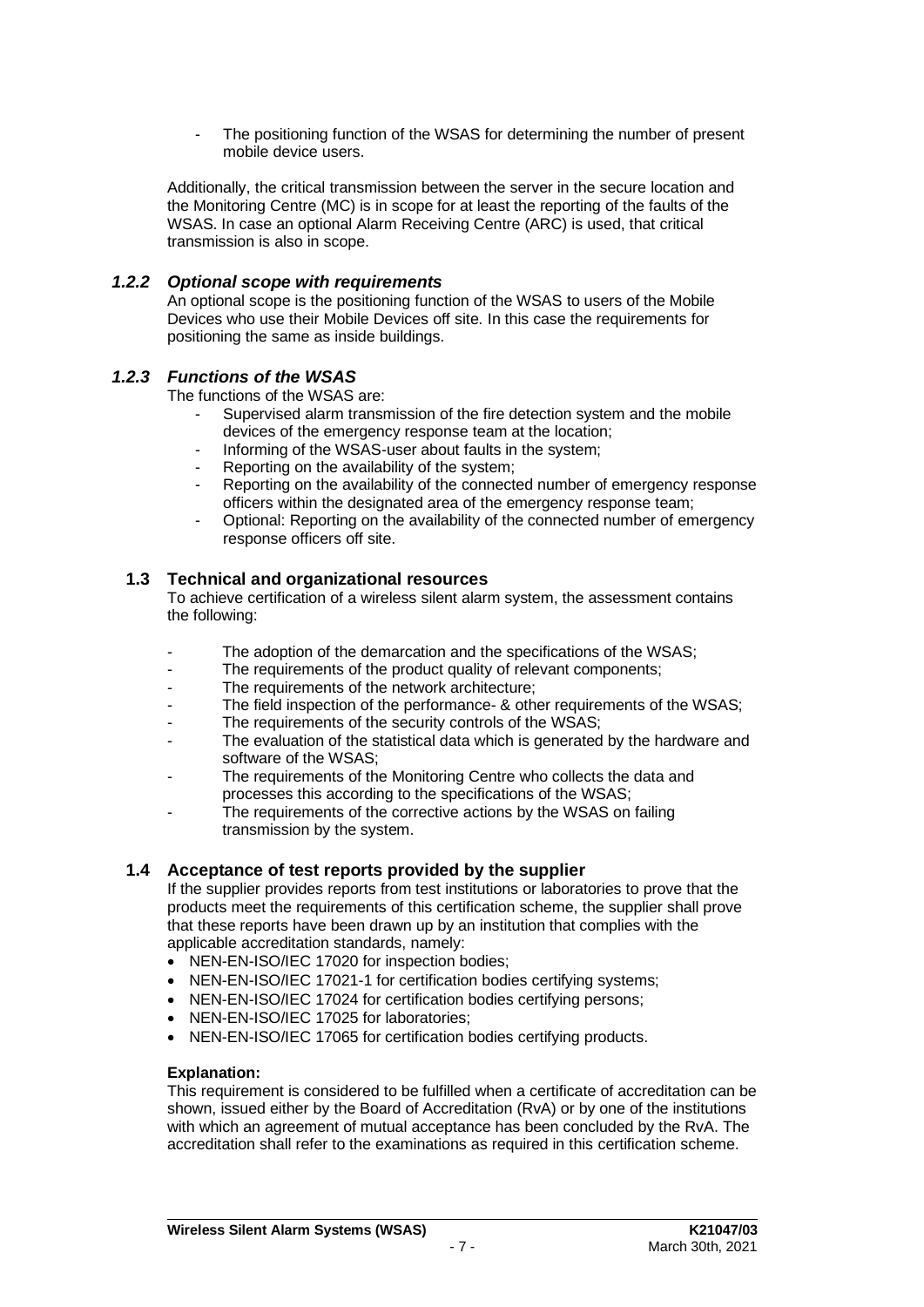When no certificate of accreditation can be shown, Kiwa shall verify whether the accreditation standard is fulfilled.

### **1.5 Quality declaration**

The quality declaration to be issued by Kiwa is described as a:

- product certificate for the manufacturing of the components/systems;
- process certificate for the delivery of installations of these systems;
- services certificate for the delivery of maintenance of these systems.

A model of these certificates to be issued based on this scheme has been included as an annex for information.

#### **1.6 Assessment method type 6**

The normal assessment method per installation of this certification scheme is according EN-ISO/IEC 17067 "Conformity assessment - Fundamentals of product certification and guidelines for product certification schemes" type 6.

### *1.6.1 Assessment method type 1a*

If required by the authorities or a client, a type 1a assessment shall be performed. This assessment shall be performed according EN-ISO/IEC 17020 "Conformity assessment - General criteria for the operation of various types of bodies performing inspection".

In this assessment method shall the system met the requirements and conditions of the standard(s).

This method shall create a complete overview of the system and if successful shall result in a system certificate.

In this method information is used generated by the supplier of the installation and cosuppliers of the conditions.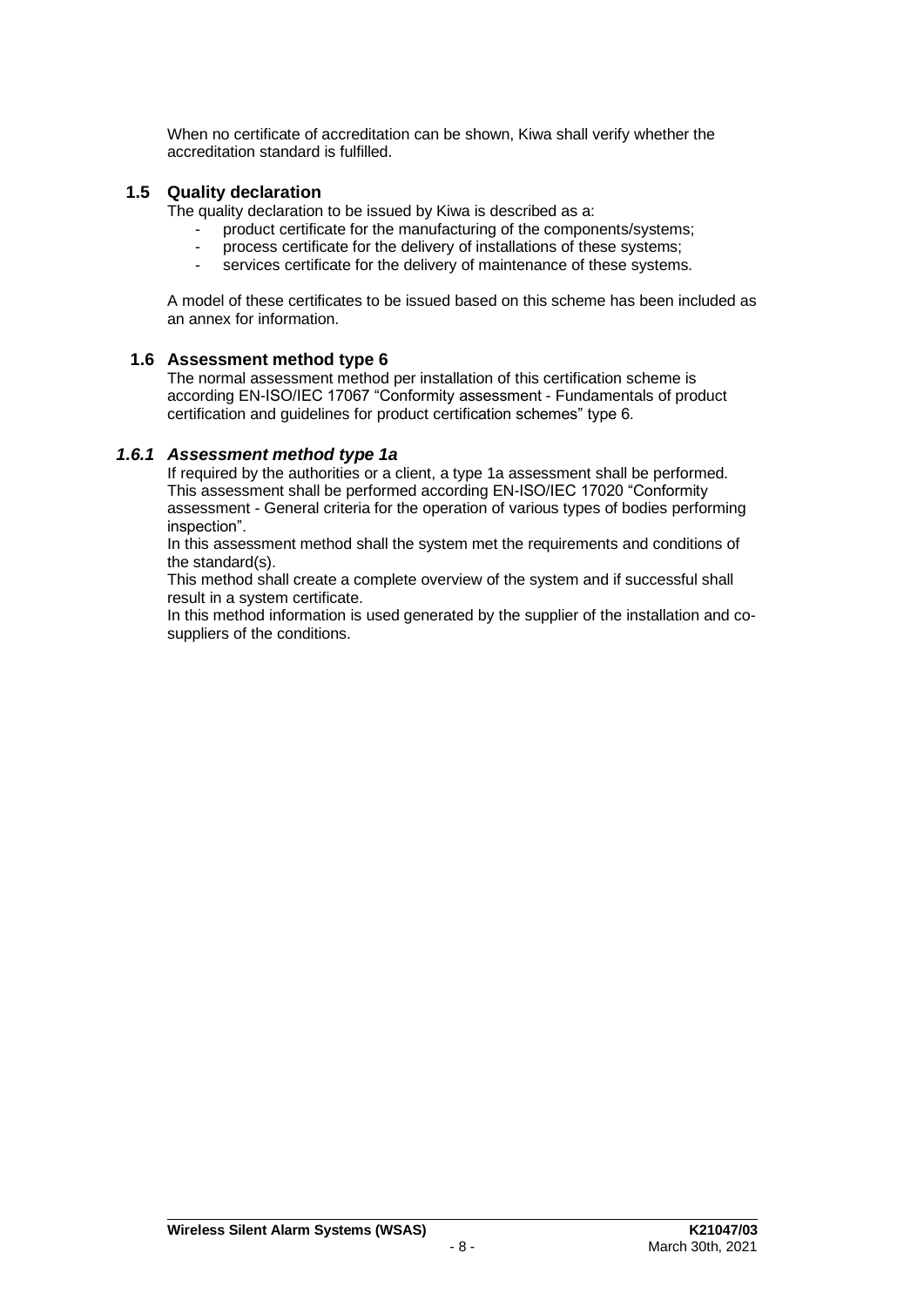# **2 Terms and definitions**

### **2.1 Definitions general**

In this certification scheme, the following terms and definitions apply:

#### *2.1.1 Board of Experts:*

the Board of Experts Fire Safety

### *2.1.2 Certification mark:*

a protected trademark of which the authorization of the use is granted by Kiwa, to the supplier whose products can be considered to comply on delivery with the applicable requirements and possibly with quality information on the application of the product is added by a specially designed label which is based on the result , as stated in the report issued by Kiwa on the inspection of the prototype.

### *2.1.3 Certification scheme:*

the agreements made within the Board of Experts on the subject of certification.

### *2.1.4 Inspection tests:*

tests carried out after the certificate has been granted in order to ascertain whether the certified products continue to meet the requirements recorded in the certification scheme.

### *2.1.5 IQC scheme (IQCS):*

a description of the quality inspections carried out by the supplier as part of his quality system.

# *2.1.6 Initial assessment:*

assessment in order to ascertain that all the requirements recorded in the certification scheme are met.

### *2.1.7 Private Label Certificate:*

A certificate that only pertains to processes that are also included in the certificate of a supplier that has been certified by Kiwa, the only difference being that the products and product information of the private label holder bear a brand name that belongs to the private label holder.

#### *2.1.8 Product certificate:*

a document in which Kiwa declares that a product may, on delivery, be deemed to comply with the product specification recorded in the product certificate.

# *2.1.9 Product requirements:*

Concretised requirements specified by means of measures or figures, focussing on (identifiable) characteristics of products and containing a limiting value to be achieved, which can be calculated or measured in an unambiguous manner.

### *2.1.10 Process certificate:*

a document in which Kiwa declares that a process may, on delivery, be deemed to comply with the process specification recorded in the process certificate.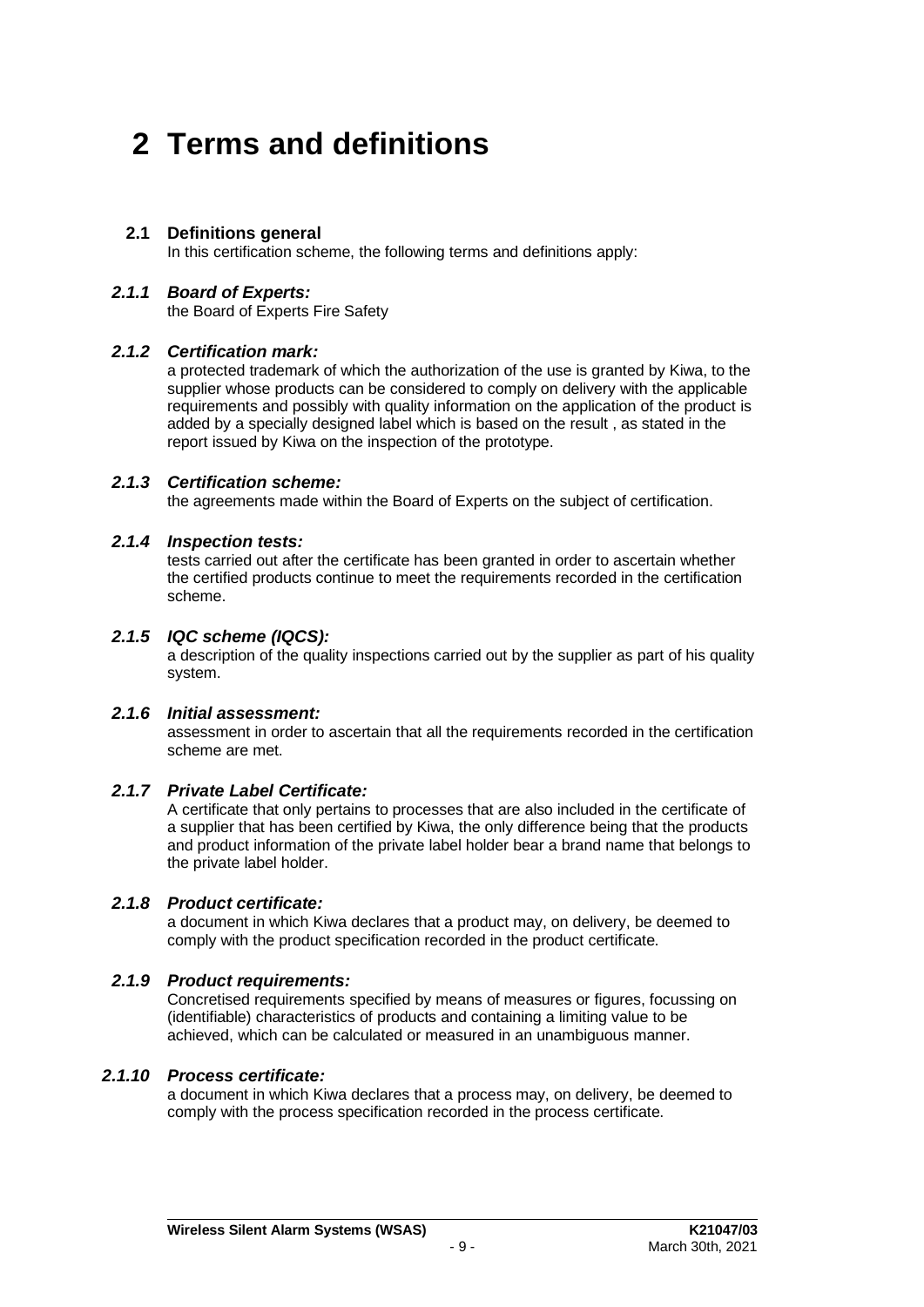# *2.1.11 Process requirements:*

requirements made specific by means of measures or figures, focussing on (identifiable) characteristics of processes and containing a limiting value to be achieved, which can be calculated or measured in an unequivocal manner.

# *2.1.12 Supplier:*

the party that is responsible for ensuring that the processes meet and continue to meet the requirements on which the certification is based.

# *2.1.13 Surveillance assessment:*

the assessment after granting the certificate to determine that the certified processes continue to meet the requirements in this certification scheme.

Note 1: In the assessment matrix is summarized which research Kiwa will conduct at the initial and surveillance assessments and in which frequency.

# **2.2 Specific definitions**

In this certification scheme, the following specific terms and definitions apply:

# *2.2.1 Wireless Silent Alarm Systems (WSAS):*

product intended to be used in buildings and/or on sites to relay the information of the fire detection and fire alarm system in a building and/or on a site to the emergency response team of the building and/or site (or optional off site)

### *2.2.2 Control and indicating equipment Wireless Silent Alarm System (CIE WSAS):*

operating possibility which, in case of fire or other emergency, can call silent alarm groups manually.

# *2.2.3 Control and indicating equipment Fire Detection and Fire Alarm System (CIE FDFAS)*

Component of wireless silent alarm system through which other components may be supplied with power and which is used to receive signals from the connected detectors.

# *2.2.4 Alarm transmission and fault warning routing equipment*

Intermediate equipment which routes an alarm signal or fault warning from a control and indicating equipment (CIE) to a Monitoring and Alarm Receiving Centre (MARC).

[SOURCE: EN 54-1]

# *2.2.5 Building / site transmission devices*

For example a Wi-Fi access point at a location.

# *2.2.6 Monitoring Centre (MC);*

centre in which the status of one or more ATSNs is monitored.

[SOURCE: 4.1.15 EN 50136-1/A1]

# *2.2.7 Alarm Receiving Centre (ARC):*

continuously manned centre where information concerning the status of one or more Alarm System (AS) is reported

[SOURCE: 4.1.2 EN 50136-1/A1]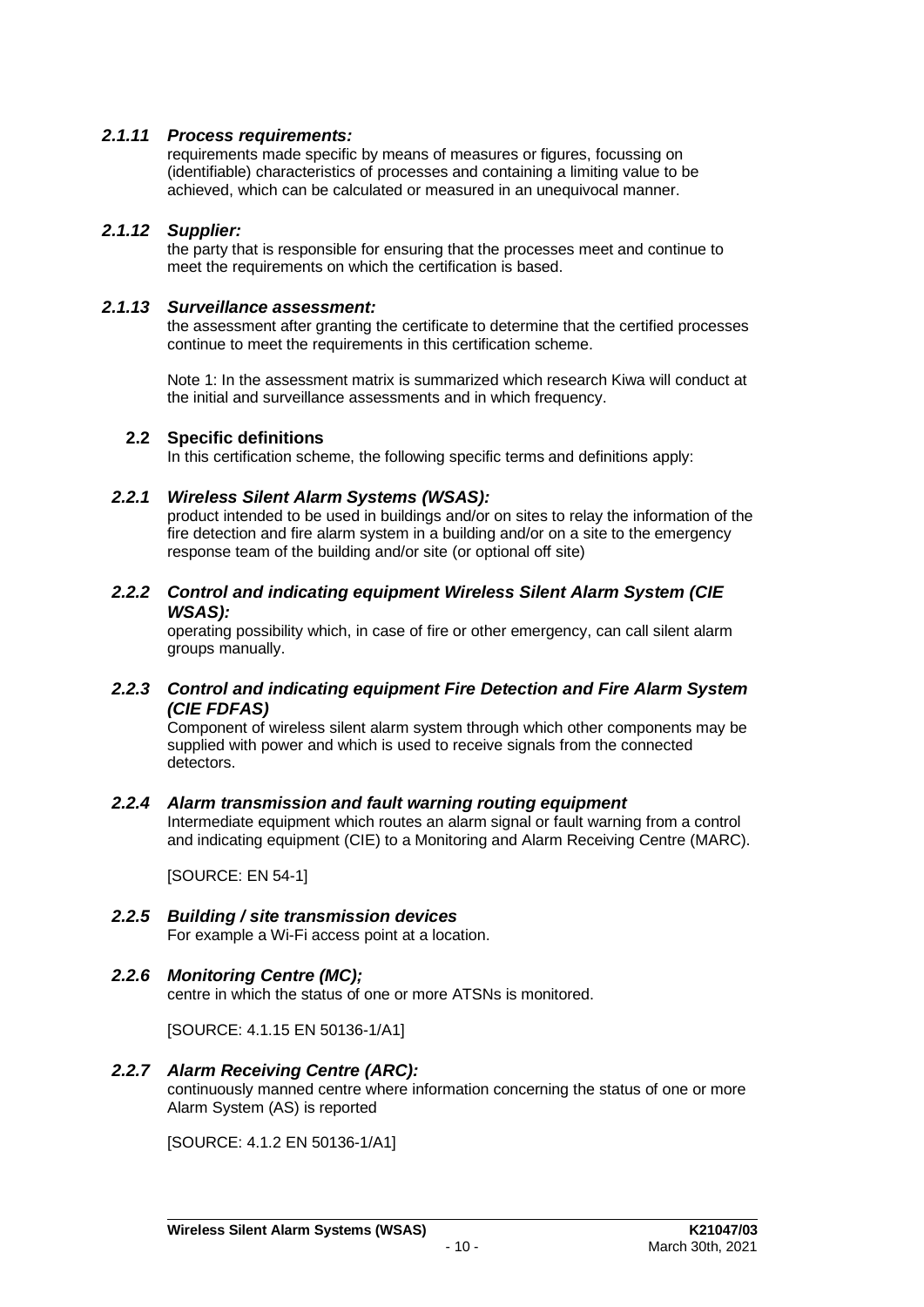### *2.2.8 Secure location:*

location that is a MARC or another location that complies with a published data centre standard.

Note 1: Examples of published data centre standards or accepted best practices are: a data centre designed and maintained to EN 50600 series. Availability class 3, protection class 4 or ARC category I in accordance to EN 50518; or as best practice Uptime Institute Tier 3.

[SOURCE: 4.1.38 EN 50136-1/A1]

# *2.2.9 BYOD:*

Bring your own device.

Note: BYOD is not permitted.

#### *2.2.10 Compatibility for component type 1*

ability of a component type 1 to operate with other type 1 components of the FDFAS:

- within the limits specified for each component given in the documentation:
- within the specified limits given by the relevant parts of EN 54, or given by the applicant; if no EN 54 part applies;
- within specified configurations of systems.

[SOURCE EN 54-13, 3.1.2]

### *2.2.11 Connectability for component type 2*

ability of component type 2 to operate without jeopardizing the performance of the fire detection and fire alarm system.

[SOURCE EN 54-13, 3.1.5]

#### *2.2.12 Other alarm system:*

system that can create an alarm as start for the evacuation process as an example a system according to EN 50131.

### *2.2.13 Conditions:*

for the functioning of a WSAS, certain conditions are needed. These conditions can be for example a fire detection system or a good performing user group.

#### *2.2.14 Emergency Response Team (ERT)*

An Emergency Response Team (ERT), originally intended to evacuate employees and to fight fires, is an internal organization of typically volunteer employees designed to respond to emergencies before the arrival of public agencies.

Note 1: In Dutch you could translate this with BHV-organisatie. Note 2: In German you could translate this with Betriebssanitäter.

#### *2.2.15 Emergency Response Officer (ERO)*

people who are trained to be the first line of response in any emergency situation.

#### *2.2.16 Transmission path*

physical connection between the components (external to the housing of the components) used for the transmission of information and/or power.

[SOURCE EN 54-13]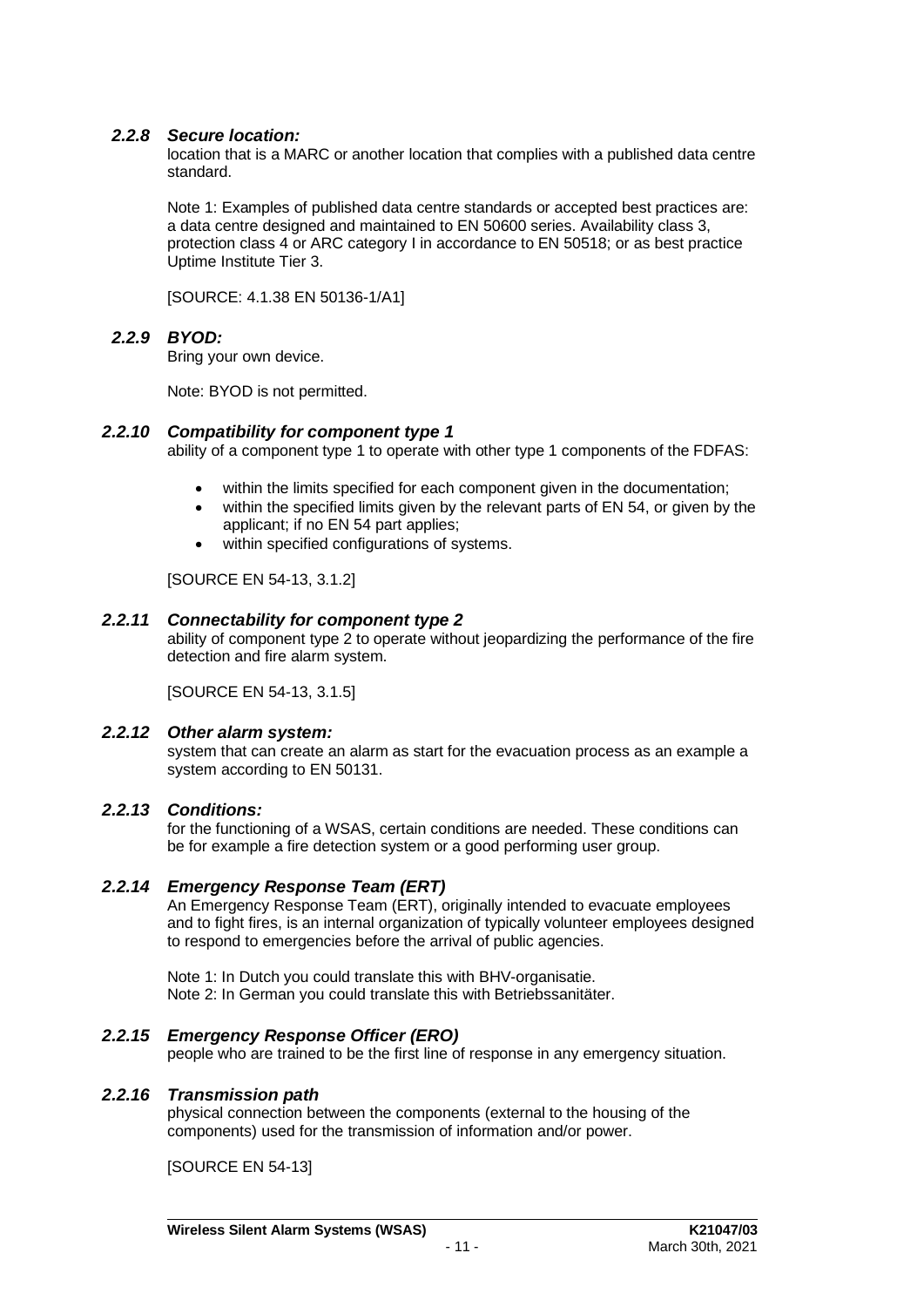# *2.2.17 Mobile device*

Smart mobile device with a positioning function to be used in a Wireless Silent Alarm System.

### *2.2.18 Dedicated mobile device*

Devices which are used if needed based on the infrastructure of the Wireless Silent Alarm system.

# *2.2.19 Hosted RCT:*

RCT that consists of two parts, where one part is located in a secure location (RCT-H) and another part is installed in the MARC (RCT-A).

[SOURCE: 4.1.41 EN 50136-1/A1]

# *2.2.20 Radio transmission*

Radio transmission is a possibility for alarm transmission as defined in EN 50136- 1/A1.

# *2.2.21 Dual path Alarm Transmission System*

Alarm Transmission System consisting of one primary Alarm Transmission Path and one secondary Alarm Transmission Path using diverse technology, having two transmission network interfaces at the Supervised Premise Transceiver, to connect one or more (Wireless Silent) Alarm System of one supervised premises to one or more MARCs.

[SOURCE: 4.1.16 EN 50136-1]

# *2.2.22 Diverse technology*

Technologies used in transmission paths in such a way that a single point of failure, or tampering of a single point, cannot cause both Alarm Transmission Paths of a dual path system to fail simultaneously.

[SOURCE: 4.1.15 EN 50136-1]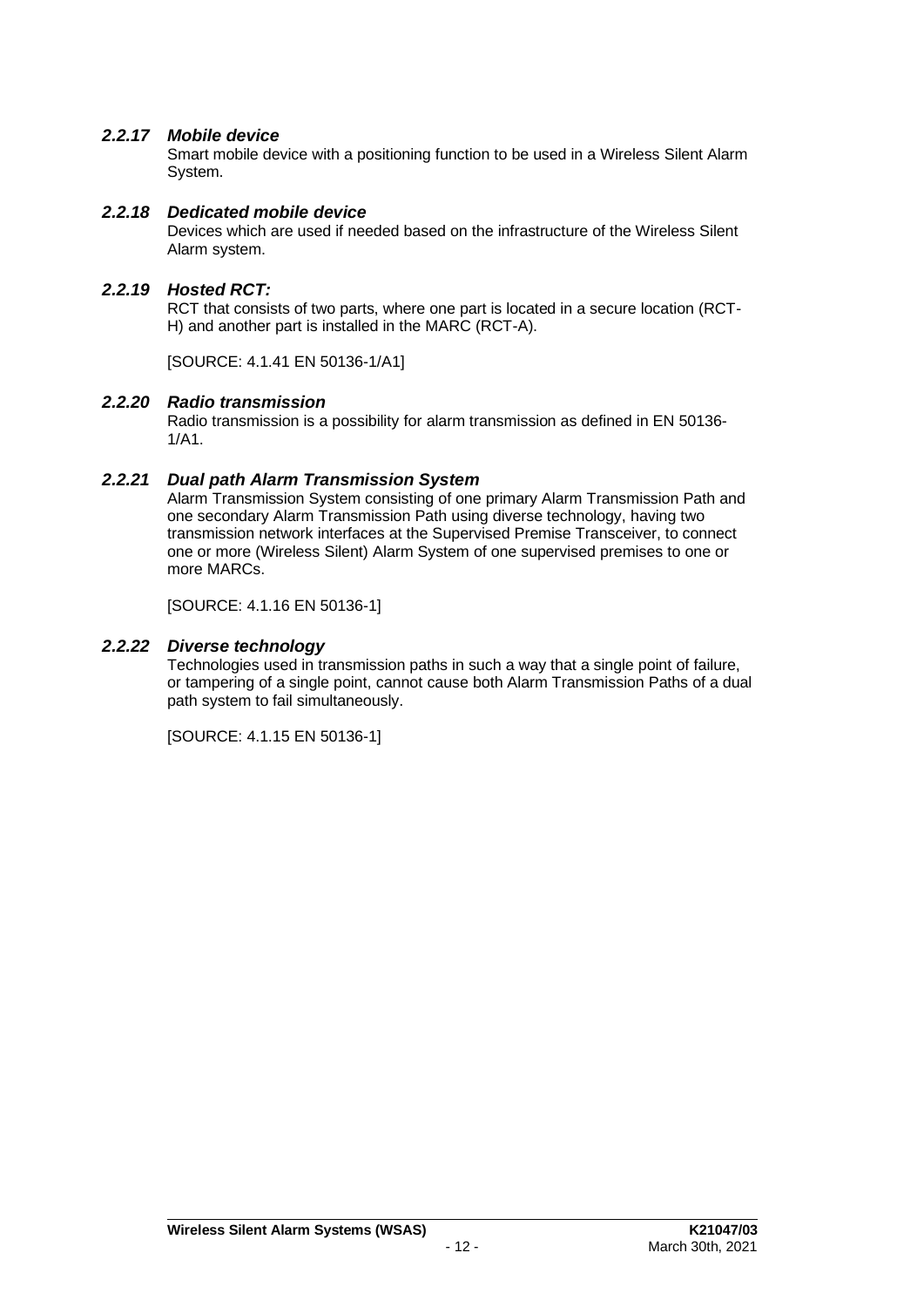# **3 Procedure for granting a product certificate**

# **3.1 Initial investigation**

The initial investigation to be performed is based on the (product, process and system) requirements as contained in this certification scheme, including the test methods, and comprises the following:

- type testing to determine whether the products comply with the product and/or functional requirements;
- production process assessment (if applicable);
- design process assessment:
- installation process assessment;
- maintenance process assessment;
- assessment of the quality system and the IQC-scheme:
- assessment on the presence and functioning of the remaining procedures.

# **3.2 Granting the product/process certificate**

After finishing the initial investigation, the results are presented to the decision maker deciding on granting the certificate. This person evaluates the results and decides whether the certificate can be granted or if additional data and/or tests are necessary.

# **3.3 Investigation into the process and/or performance requirements**

Kiwa will investigate to be certified products / systems against the certification requirements as stated in the certification requirements. The necessary samples will be drawn by or on behalf of Kiwa.

# **3.4 Production process assessment**

When assessing the production process, it is investigated whether the manufacturer is capable of continuously producing products that meet the certification requirements.

The evaluation of the production process takes place during the ongoing work at the producer.

The assessment also includes at least:

- The quality of raw materials, half-finished products and end products;
- Internal transport and storage.

# **3.5 Contract assessment**

If the supplier is not the manufacturer of the products to be certified, Kiwa will assess the agreement between the supplier and the producer.

This written agreement, which is available for Kiwa, includes at least:

That accreditation bodies, scheme managers and Kiwa will be given the opportunity to observe the certification activities carried out by Kiwa or on behalf of Kiwa at the producer.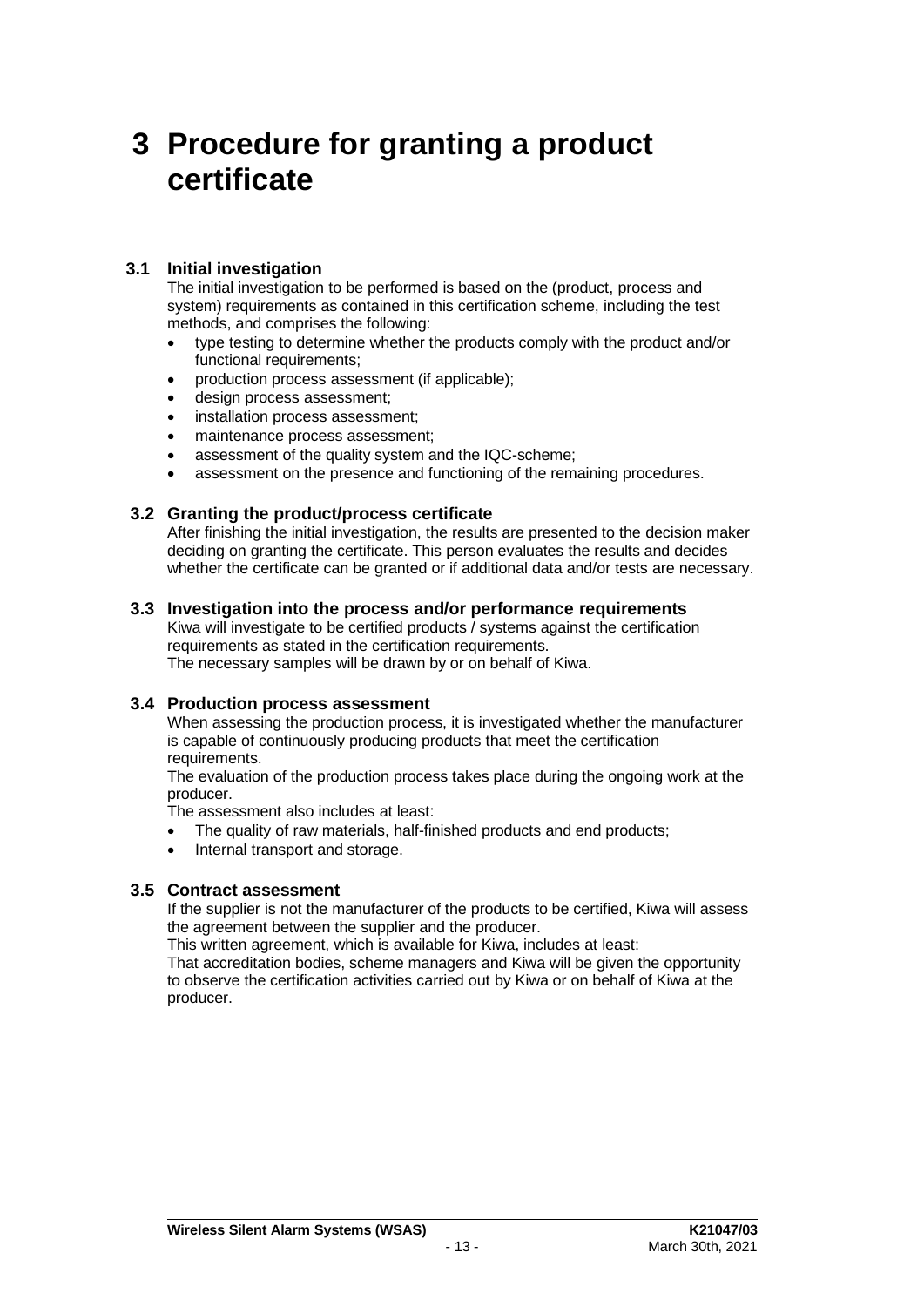# **4 Product requirements WSAS**

### **4.1 General**

This chapter contains the requirements that products have to fulfil. The requirements for timely alarming, supervision of the transmission and the availability of the system are arranged in the product and system requirements.

#### **4.2 Product requirements**

The devices arranging the critical alarm transmission have to comply with the requirements in one of the following standards depending on the intended use:

- EN 50136-2; Alarm systems *Alarm transmission systems and equipment - Part 2: Requirements for Supervised Premises Transceiver (SPT)*
- EN 50136-3; Alarm systems *Alarm transmission systems and equipment - Part 3: Requirements for Receiving Centre Transceiver (RCT);*
- EN 54-21; Fire detection and fire alarm systems Part 21: Alarm transmission and fault warning routing equipment

The critical transmission connections are:

- CIE Fire Detection System <> CIE WSAS;
- CIE WSAS <> Server secure location
- Server secure location <> Mobile devices users.

*Note 1: These requirements are about the software of the devices.*

*Note 2: "<>" means a connection.*

Note 3: the secure location could also be at the premises if the same requirements are fulfilled.

The connection between CIE WSAS and the CIE FDFAS, the CIE WSAS and the power supply have to comply with the requirements in EN 54-13; Fire detection and fire alarm systems - Part 13: Compatibility assessment of system components;

- CIE Fire Detection System <> CIE WSAS (type 1):
- CIE WSAS <> Power Supply of the CIE WSAS (type 1).
- CIE WSAS <> Alarm transmission and fault Warning routing equipment (type 1)

The CIE WSAS has to comply with the requirements in EN54-13 Fire detection and fire alarm systems - Part 13: Compatibility assessment of system components type 1.

The power supply of the central equipment of the WSAS has to comply with requirements in EN 54-4; Fire detection and fire alarm systems - Part 4: Power supply equipment. If the secure location is within the supervised premises, EN54-4 is also applicable for this solution.

For other alarm systems the configuration with the WSAS shall be in according with the EN 50131.

The requirements for the software application on the mobile devices and the WSAS are specified in 4.6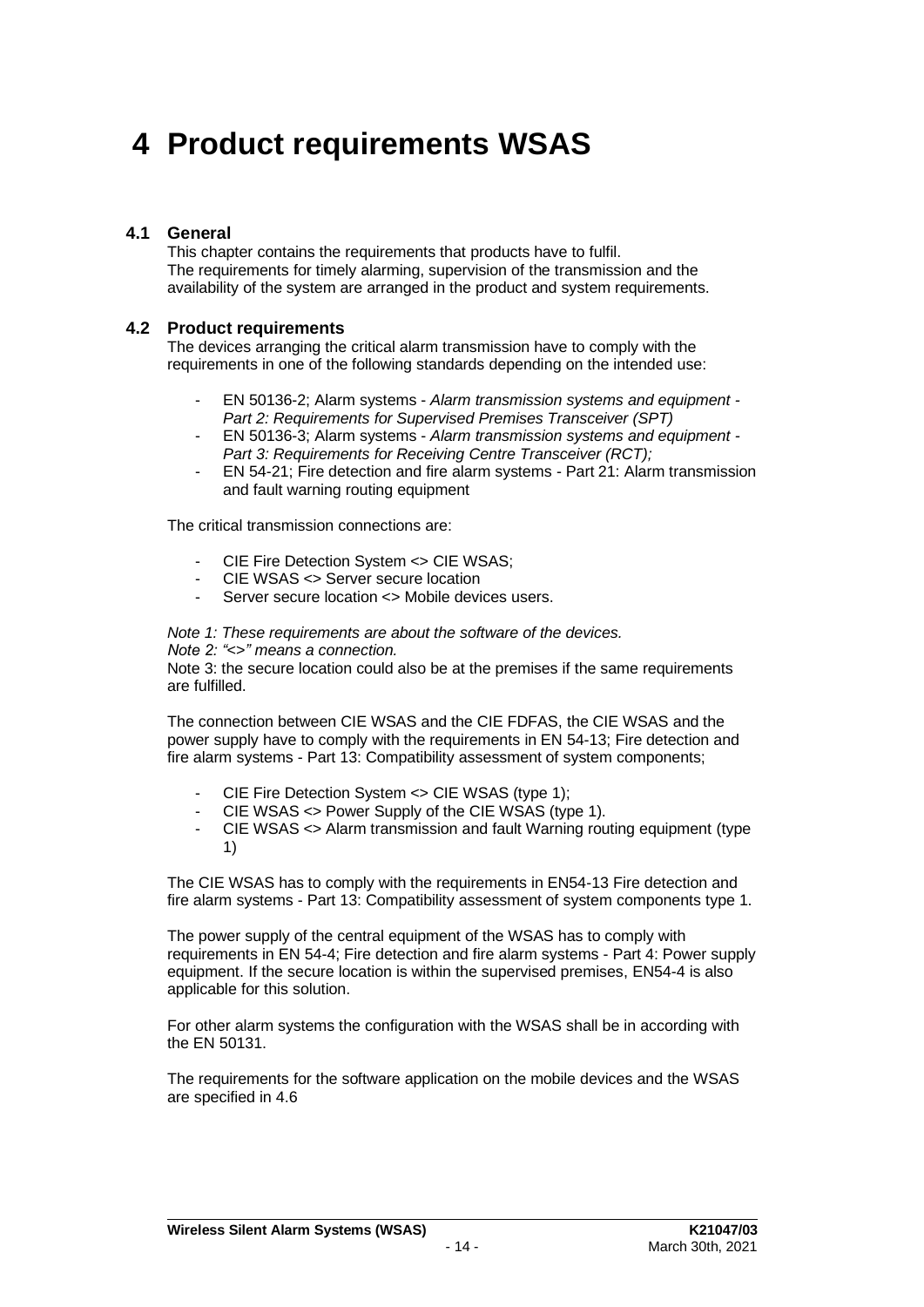# **4.3 System requirements**

The supervised alarm transmission between the central equipment of the WSAS and the server in the secure location have to comply with the requirements in EN 50136- 1/A1 / IEC 60839-5-1; Alarm and electronic security systems – Part 5-1: Alarm transmission systems – General requirements; based on certification scheme K21030 for the scope critical transmission.

The level of the secure alarm transmission is Dual Path 4 (DP 4). See EN 50136- 1/A1.

The supervised alarm transmission between the mobile devices of the WSAS and the server in the secure location have to comply with the requirements in EN 50136-1/A1 / IEC 60839-5-1; Alarm and electronic security systems – Part 5-1: Alarm transmission systems – General requirements;

The level of the secure alarm transmission is Dual Path 2 (DP 2) see EN 50136-1/A1. The reporting is accessible for the user of the system and inspection bodies.

*Remark: The possible radio transmission bands are 2G, 3G, 4G, 5G and Wi-Fi. SMS can be used as transmission layer. This scheme does not stipulates which technology should be used for a transmission path. It does require a double path connection to al the mobile devices of the users based on divers technology. In case that divers technology is not possible in spots of the building is the use of function reliability based on the principles in NPR2576 a possible solution.*

SMS is only used as a backup when data transmission is not available. The capacity of the used network shall be such that it has sufficient capacity in a normal and in an incident situation to interact with all the users.

The positioning function (GPS) of the WSAS per mobile device user has to meet the following specifics:

- In the building and/or site are devices (such as Wi-Fi transmitters) needed to facilitate the communication of the system of the users of the emergency response team.
- Accuracy positioning on a surface level: this has to be specified by the supplier, it needs to have a minimal accuracy of 100 meter and be determined using at least two methods of location positioning. In case of inaccurate Wi-Fi and GPS positioning there needs to be a manual input for users. The positioning function has a relation with alarm zone in the basic design of the WSAS.
- A designing and verification function tool for the determination of the number of local devices for the position function per building / floor and the verification of the function when installed. The basic criteria for this tool are accuracy positioning, adequate speed of transmission and adequate availability of transmission.

Note: The positioning function to be used off site is the same as on site.

#### *4.3.1 Loggings of the system*

According to EN 50136-1 / IEC 60839-5-1 loggings are made of the functions of all the devices within the system. The system shall have a capacity of at least 3 months to store this data.

#### **4.4 Functional requirements wireless alarm system**

In this chapter the additional functions are described that are not arranged in the product and system requirements.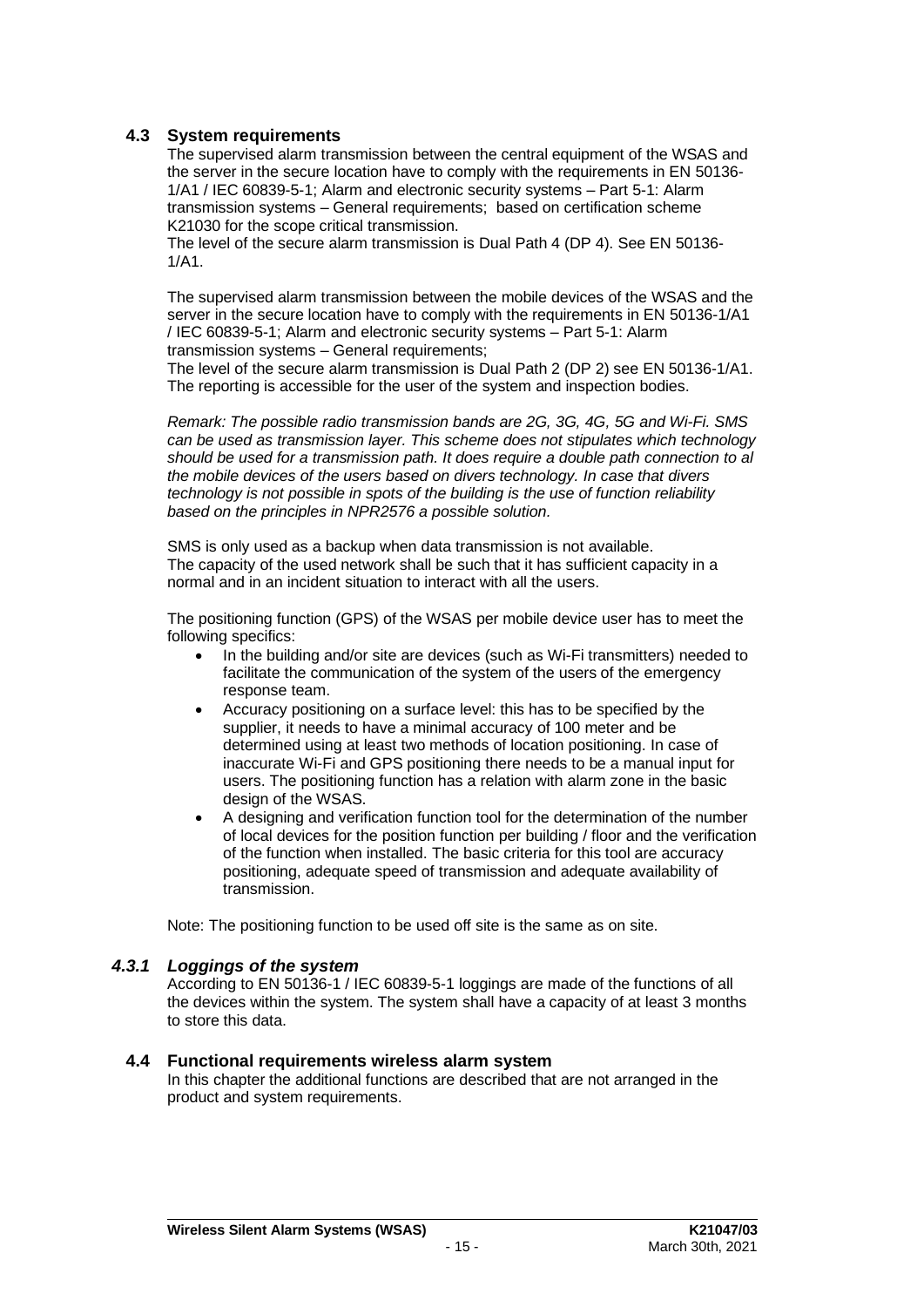# *4.4.1 CIE WSAS*

The wireless silent alarm system must have an operating possibility (control panel) which, in case of fire or other emergency, can call silent alarm groups manually.

### *4.4.2 Server WSAS– system requirements*

All transmission paths of wireless silent alarm systems are intended for use by wireless silent alarm systems. Secondary application transmission pathways for wireless alarm systems must not have a negative influence on the primary purpose of the transmission paths for wireless silent alarm.

The equipment shall be a stand-alone application for alarm handling. The software application changes may only be made by trained and authorized personnel for this equipment.

The equipment shall handle a fire / evacuation alarm with the highest priority.

Note: the server of the WSAS can be at a premises (non-hosted) or at a secure location (hosted)

### *4.4.3 Building / site transmission devices supporting the WSAS*

The local transmission devices supporting the WSAS shall provide sufficient coverage for the evacuation area. In case of failure in transmission, the reception of messages in an area may not become below the level of availability of the WSAS per week and year (based on EN 50136-1/A1) and being monitored for proper functioning and shall be controlled and indicated by the software tool of the WSAS.

The instruction of the WSAS shall specify that the local transmission devices for supporting of the WSAS shall:

- be suitable for the location where it is set up;
- comply with telecommunication legislation that applies to it.

The specifications for the building network are:

- GPS location of a smartphone must be accurate to at least 100 meter;
- Connections with technology such as WIFI & public telecom networks shall have a signal strength and speed according to technical specifications of the supplier of these networks meeting the minimal qualification "fair".

#### **4.5 Mobile devices supporting the WSAS**

The business continuity strategy of the WSAS is such that regular mobile devices can be used supporting the functioning of the WSAS. By enforcing this strategy on a location, the possibility is created that all staff from the organisation using the WSAS present on the designated location can use their regular mobile device obtaining a high percentage of users.

This high percentage of users creates the ability to have a more direct action of the emergency response team based on the emergency response plan for the location and a higher business continuity for the WSAS.

Note: If needed within the infrastructure of the building and/or site, dedicated WSAS devices can be used. This has to stipulated within the basic engineering WSAS - plan of the building / site.

Note: Due to obtaining a proper Confidentiality, Integrity and Availability (CIA) level in terms of information security, BYOD solutions in this WSAS infrastructure are not permitted.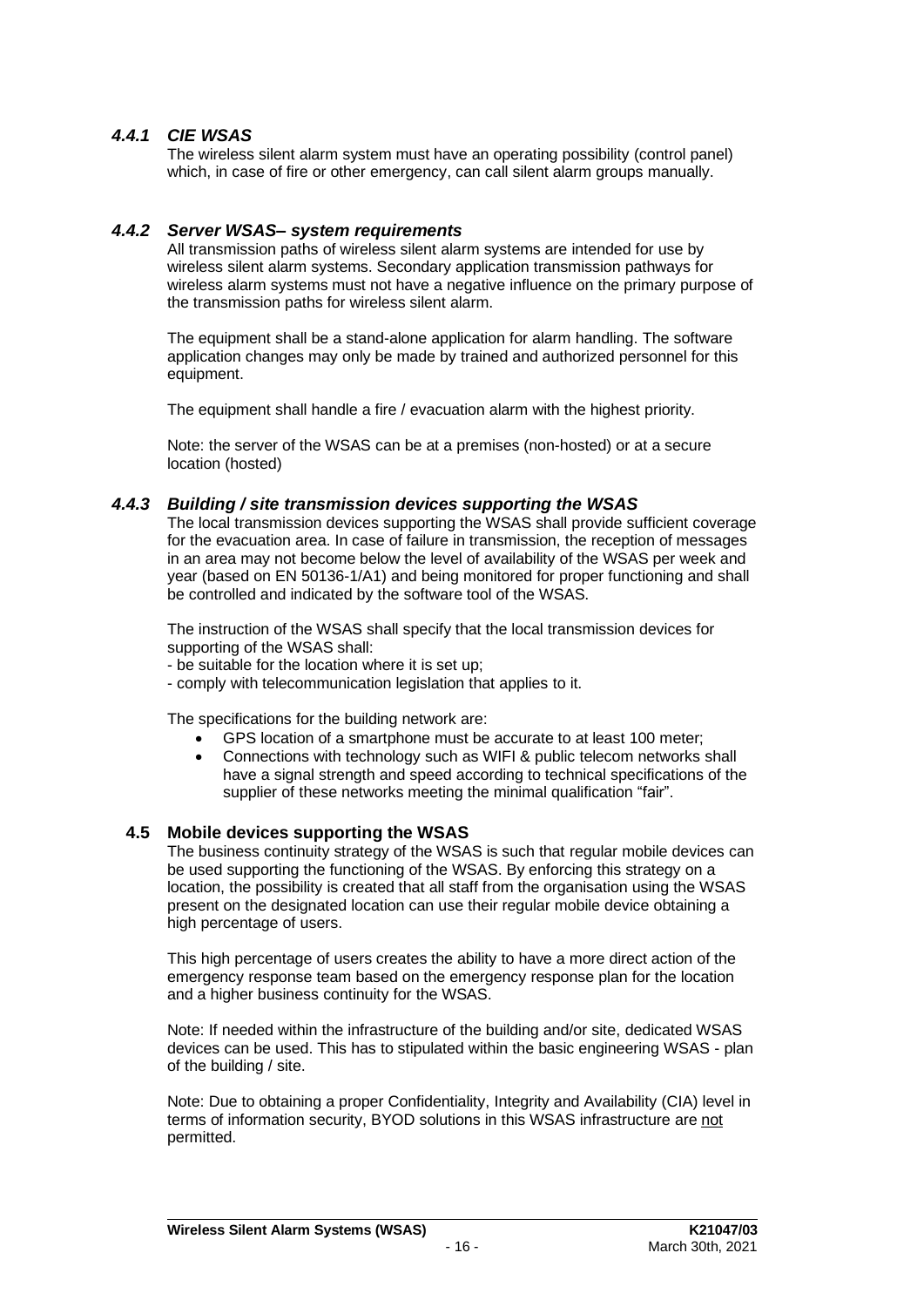# *4.5.1 Preconditions of mobile devices*

The mobile devices have to been set in the following preconditions by the software tool of the WSAS on the device:

- the audible alarm signal on the receiving mobile device must be at least 65 dB (A) at 1 m and must be clearly distinguishable from other call signals. Is the sound pressure level of the ambient noise 59 dB (A) or more, the receiving mobile device must also be clearly felt through a vibrating signal.
- the acoustic signal in the event of an alarm may not interrupt the voice communication;
- the acoustic signal from the receiving device must remain active during a silent alarm call until it is manually confirmed or up to a maximum of 60 seconds if it is not manually confirmed;
- a receiving mobile device must give a text message with at least the room/location that should be evacuated (for example the alarm zone or area);
- the language of the text message must be aligned with the emergency response & evacuation team and shall be recorded in the basic engineering plan of the WSAS for the building/site;
- the text messages relating to an evacuation alarm must have the highest priority, recognizable as such and clearly distinguishable from other messages;
- the receiving mobile devices give an acoustic and visual warning when the battery capacity is too low. This warning is made when the battery capacity reaches 10% of its maximal capacity. The warning does not have to be reported to the CIE of the WSAS;
- the receiving mobile devices cannot be switched off without an acoustic and/or optical warning;
- the receiving mobile device gives "information about availability within the defined zone", no later than 15 minutes when out of range with the WSAS if this is a control setting in the basic engineering plan based of the emergency response (evacuation) plan;
- the selection of the mobile device is such that the energy supply must be sufficient for at least 12 hours of operation. The supplier shall specify this in its instruction for the software tool.

The mobile devices shall have the following settings and shall be monitored by the WSAS:

- The Mobile Device Operating system shall be updated at least once per 2 years.
- The Push notifications shall be turned on, and on priority when possible.
- The Location services shall be turned on, and on high accuracy when possible.

The mobile devices shall have the following settings:

- Any battery savers, task killers and virus scanners need to be turned off.
- VPN shall be turned off.
- Wi-Fi and Mobile data shall be turned on.

Remark; if these settings are not met by the users this shall result in a low availability of users in a designated area. This shall be reported by the WSAS.

# **4.6 Mobile application and hosted web platform**

This part contains the requirements that the application on the mobile device, CIE WSAS and the hosted web platform shall have to fulfil.

# *4.6.1 Use and access levels of the application*

The mobile application is intended to be used on general mobile smart devices. The mobile application shall connect direct by radio transmission to the WSAS.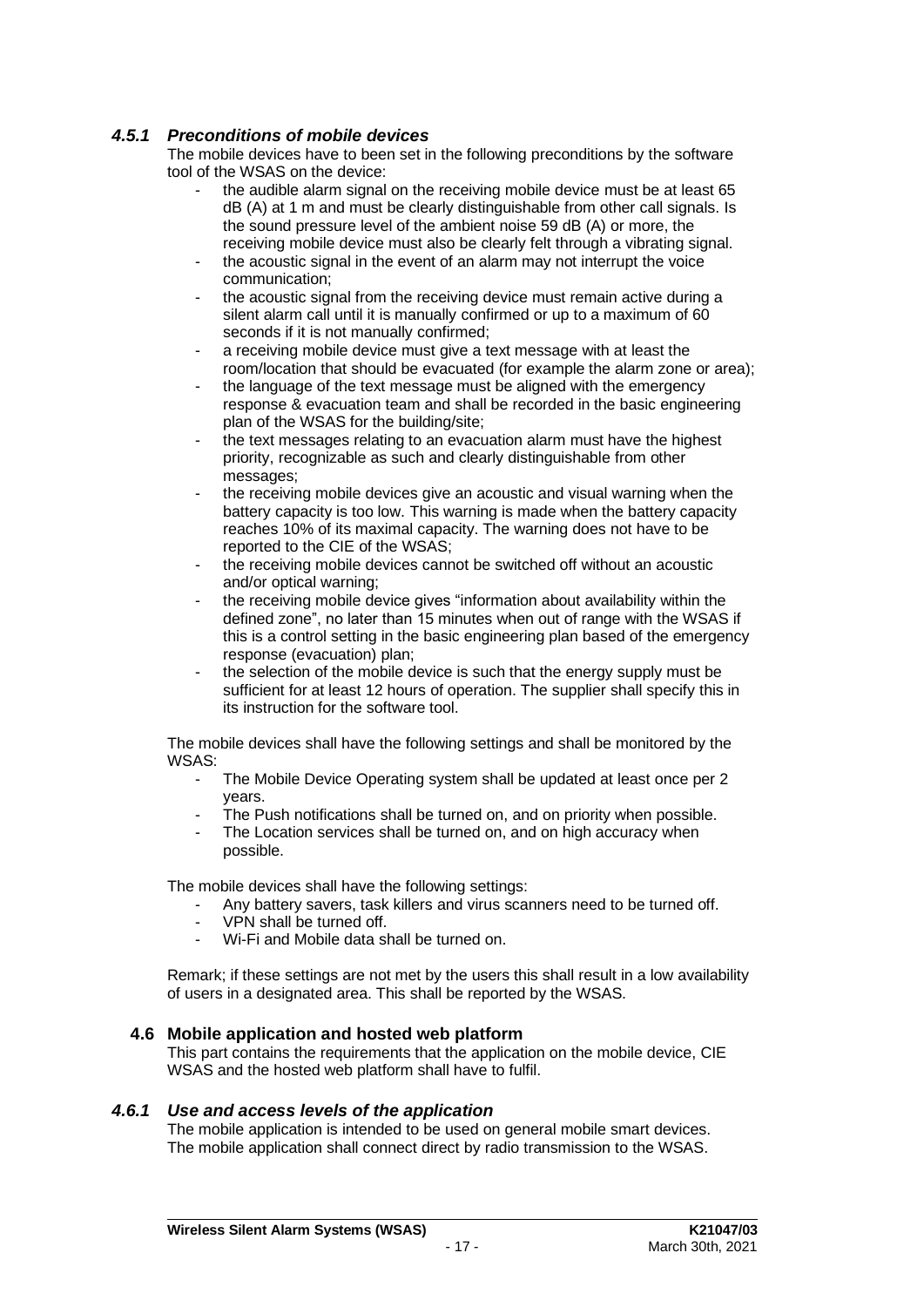The application requires a logical access level 2 on the smart mobile device according to EN 50131-1. The application shall enforce a new code after first installation.

The CIE WSAS shall connect to the hosted web platform. This requires a logical access level 3 according to EN 50131-1.

#### *4.6.2 Connections of the application*

The applications shall have a secure and confidential connection to the CIE of the WSAS and meet the key management requirement of TLS1.2. Key management shall be arranged according ISO/IEC 11770-1/2/3 The integrity of this connection shall be arranged on cryptographic algorithms according to ISO/IEC 18033. The hash functions according to this shall also be applied for non-repudiation.

The cryptographic algorithms shall meet the updated list of SSL labs or better.

The CIE of the WSAS shall have a secure connection to a hosted web platform according to IEC 60839-5-1 (EN 50136-1/A1).

### *4.6.3 Acknowledgment un/setting*

The setting made on the CIE shall be acknowledged by the CIE of the WSAS and the hosted web platform. These settings shall also be communicated to the mobile devices.

The setting made in the hosted web platform shall be acknowledged by the CIE of the WSAS and the application of the mobile device. By this the live situation is reflected by the application.

The process shall be fail-safe; that means that if during normal use the connection fails, the process is stopped and that the not completed changed settings shall fall back to the last completed settings.

#### *4.6.4 Uptime – availability – business continuity*

The availability of the hosted web platform shall meet the requirements DP4 according to IEC 60839-5-1 (EN 50136-1/A1).

The hosted web platform shall be hosted from a secure location complying with EN 50518 or EN 50600

# *4.6.5 Authenticity*

The definitions and processes of ISO/IEC 29115 shall be applied. LoA3 shall be defined in the process of getting first access (onboarding) as a user to all applications.

The mobile application shall restrict a limited time within 2 factor authentication process.

The procedure of getting access to the mobile application on the mobile device shall be the same as access to the CIE WSAS.

The procedure giving more users entrance (on different levels) to the mobile application is the same as for the CIE WSAS.

The process of remote access by the installer / supplier shall require at least 2 factor authentication.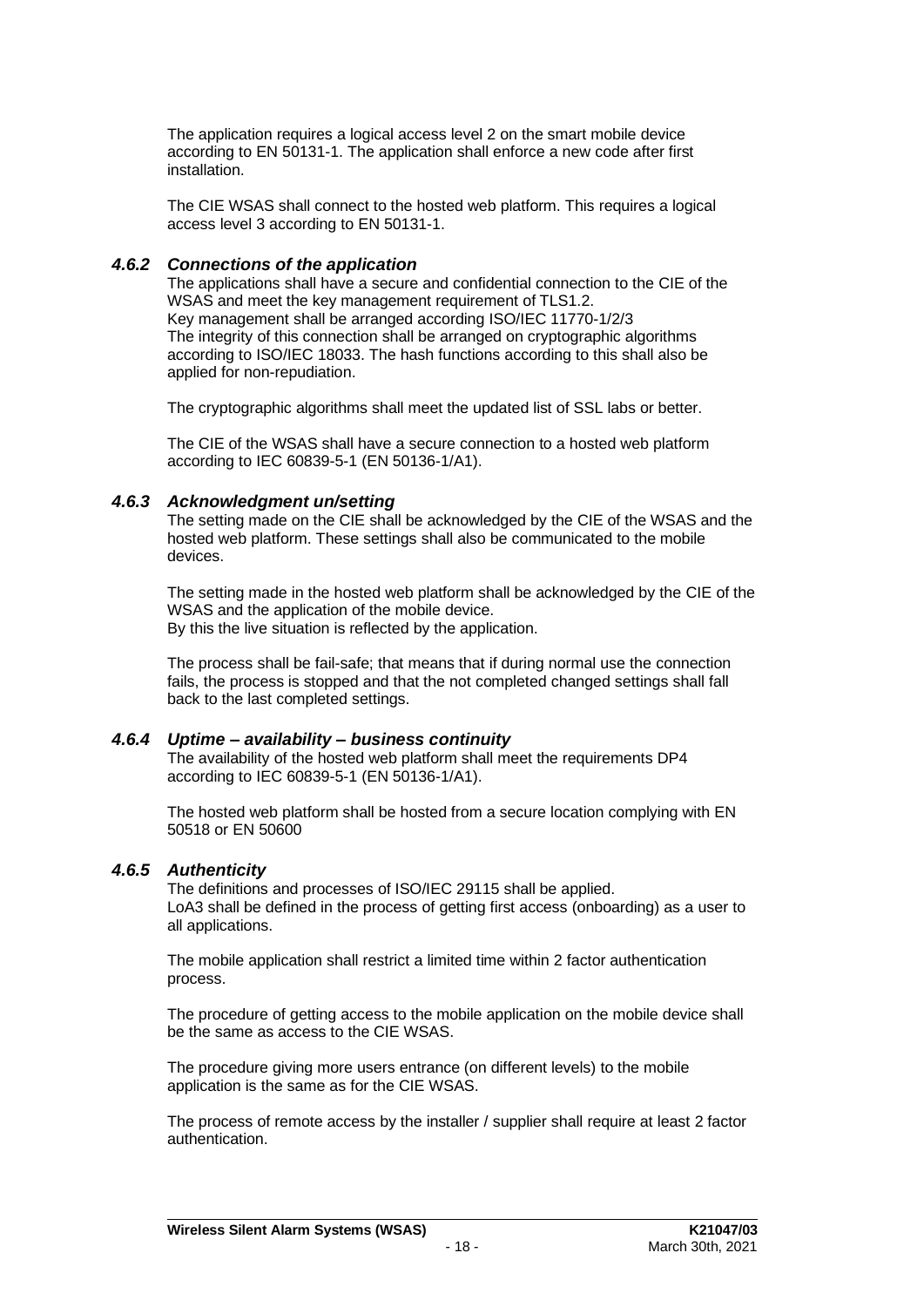It is allowed to use biometrics according to the standardisation group ISO/IEC JTC 1 SC 37 on Biometrics.

#### *4.6.6 Accountability*

The hosted web platform and the mobile application shall apply logging.

The minimum storing time of the logs for the hosted web platform and the mobile application is 3 months.

#### *4.6.7 Session time*

A maximum session time shall be applied preventing unauthorised use for critical function(s) within the mobile application. For example: opening the mobile application function for (setting) the CIE WSAS.

Protection against hostile access (brute force) to the mobile application within the secure functions shall be tested by penetration testing in the developing stage of the application.

#### *4.6.8 Instructions by the application towards the user*

The mobile application shall warn and instruct the user to use the mobile application in a secure manner.

#### **4.7 Secure development process for the code**

This part contains the requirements that the secure development process for the code of the mobile application and the hosted web platform shall have to fulfil.

*Remark; An approved process according to scheme K21048 fulfils also this requirement.* 

#### *4.7.1 Process requirements*

The process shall fulfil the requirements of "A.14.2 Security in development and support processes" of ISO 27001 or the secure development processes according to IEC 62443-4-1; Security for industrial automation and control systems - Part 4- 1: Secure product development lifecycle requirements.

The manufacturer shall have an accredited certificate according to this standard for this activity or this process and it shall be assessed by an expert of Kiwa.

#### *4.7.2 Process requirement stages*

The secure development process shall contain at least the following stages:

- 1. Planning with project management;
- 2. Analyses of the epics, user stories, use cases;
- 3. Design with architecture & user experience;
- 4. Building the code by the developers;
- 5. Testing of the code; testing is continuous process for control and verification of the functions and the threats / weaknesses of the security;
- 6. Deploying of the code in a hosted solution;
- 7. Review of the process for improvement of the next development.

#### *4.7.3 Testing*

The security testing of the code is based on minimum requirements in "The Ten Most Critical Web Application Security Risks" according to the latest OWASP rules, laid down at; [www.owasp.org/](http://www.owasp.org/)

The code shall be tested according the latest applicable version of these rules.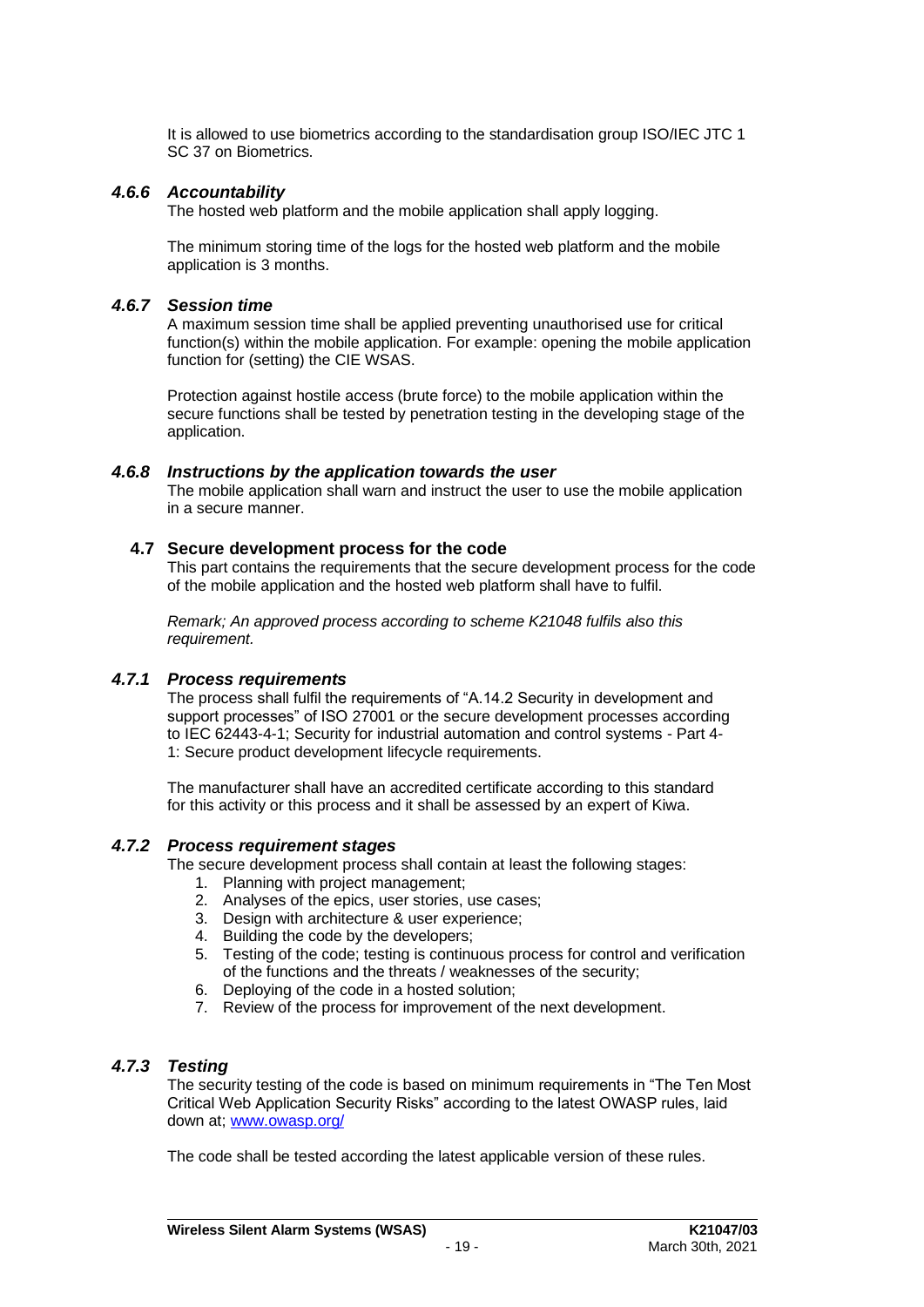The testing shall be performed in the end-to-end situation in a laboratory situation.

The testing shall be performed by an expert with a validated qualification by Kiwa. The qualification shall be based on the:

- Level of general knowledge and experience of code testing (5 years);
- Level of specific knowledge and experience of the code (3 years);
- Level of general knowledge and experience of the product in its application in the specific market sector (1 year);
- Level of specific knowledge and experience of the latest OWASP rules based of the applicable specific "Vulnerability Subcategories" (2 years).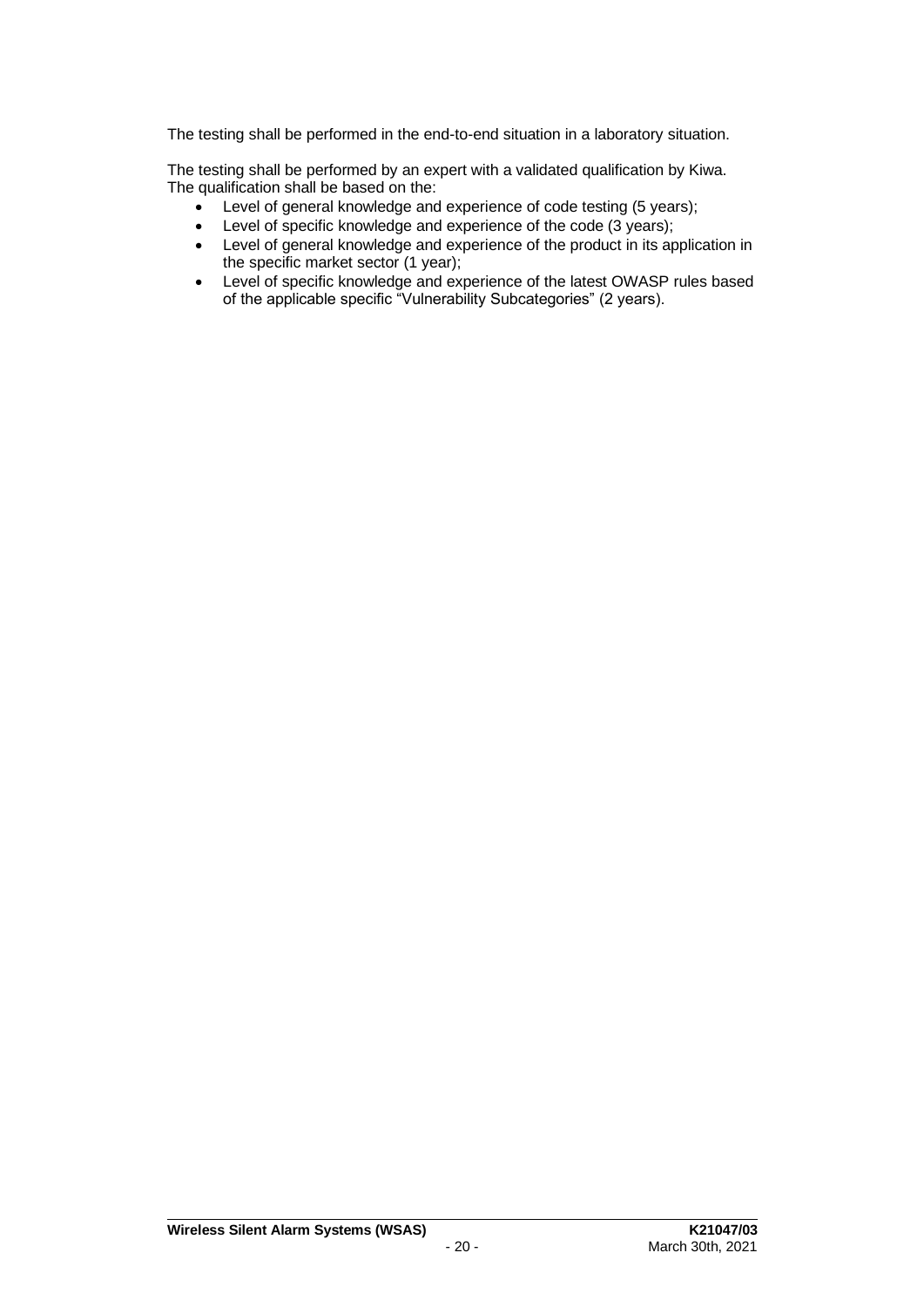# **5 Requirements process**

### **5.1 General**

This chapter contains the requirements that the delivery process have to fulfil.

# **5.2 Regulatory requirements**

Not applicable.

#### **5.3 Process requirements Services for fire safety systems**

The requirements of the planning, design, installation, commissioning, verification, handover and maintenance are specified in EN 16763 "Services for fire safety systems and security systems".

Note: this standard does not apply to the manufacturer of the WSAS.

#### *5.3.1 Planning (basic engineering) and detailed engineering WSAS plan*

The basic engineering plan for the WSAS outlines the engineering for the WSAS at a location. The software application of the WSAS shall be able to arrange following preconditions:

- Alarm zones; The evacuation area shall be divided into one or more alarm zones. Depending on the size of the object, there may be several silent alarm groups each be responsible for the evacuation of one or more alarm zones;
- Number of receiving mobile devices; Minimal number of receiving mobile devices that belong to the silent alarm group within in a predefined alarm zone;
- Alarm conditions; The conditions to trigger an alarm;
- These alarm zones and minimum number of silent alarm groups shall be recorded in the basic engineering plan for the system for the location and to able to be implemented in the software application of the WSAS.
- The possibilities of negative interference on the WSAS must be addressed in basic engineering plan.
- Reporting malfunctions.
- Language text on the control panel.
- Language text on the mobile devices.

Note; The basic engineering plan WSAS should be developed in conjunction with emergency response (evacuation) plan of the building and / or site. If the emergency response plan is updated this may have consequences for the basic engineering plan of the WSAS. The user of the WSAS is responsible for informing concerning parties and taking proper action if needed.

# *5.3.2 Commisioniong and verification*

The WSAS shall have a reporting function providing responsible staff with information about the functioning and availability of the system components during commissioning and verification.

This report shall be the basis of the verification report needed for the handover and needed for the declaration of conformity about the installation of the WSAS. This report and the declaration of conformity about the installation of the WSAS shall be the basis of the declaration of conformity about the system.

#### *5.3.3 Handover and maintenance*

The user(s) of the WSAS shall be trained by the supplier of the WSAS in the correct handling of the system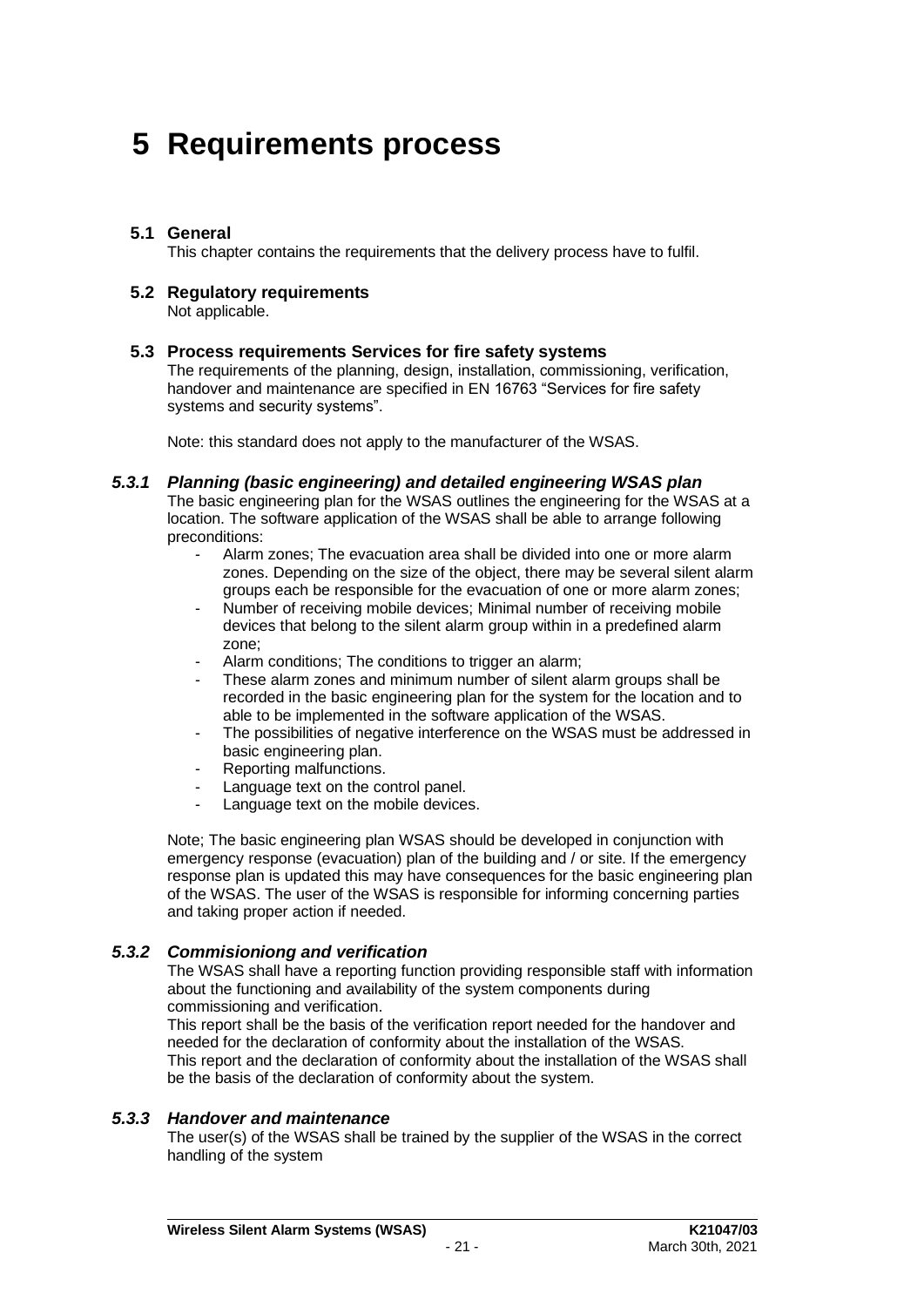After the handover of the system shall the WSAS have a reporting function providing responsible staff with information about the functioning, capacity and availability of the system components during its use and its maintenance.

This report shall be the basis of the maintenance report needed for the declaration of conformity about the maintenance.

This report and the declaration of conformity about the maintenance of the WSAS shall be the basis of the declaration of conformity about the system.

# **5.4 Other requirements**

#### *5.4.1 Instructions*

The supplier shall design and deliver together with its WSAS an installation, user and maintenance instruction. This instruction together with the software application shall arrange the access levels to the system according EN 50131-1.

### *5.4.2 Training*

The supplier shall design and deliver training to the staff that has the task for the setting of the configurations of the WSAS.

### *5.4.3 GDPR - General Data Protection Regulation*

The user registration to the WSAS and the positioning function of the system shall meet the requirements of the General Data Protection Regulation (GDPR). The requirements in this scheme attempt to fulfil these requirements in technical way.

A contract for parties exchanging personal data is needed

### *5.4.4 Monitoring Centre (MC)*

The use of a Monitoring Centre (MC) is obliged for the reporting of faults. The MC must be certified according to EN 50518 in conjunction with the Alarm Transmission Service Provider certified according to K21030.

# *5.4.5 Alarm Receving Centre (ARC)*

The use of an Alarm Receiving Centre is optional and out of scope for the system supplier.

The function of the ARC in this process is to act as the secondary escalation process based on manual handling by the staff of the ARC. The primary escalation process in the responsibility of the emergency response organisation of the building / site. In case if the primary escalation process is insufficient shall secondary escalation process assist in this process to arrange sufficient staff for the emergency response organisation.

The applicable acting and Alarm Receiving Centre has to fulfill the requirements of EN50518.

The function of the ARC may also be fulfilled by automated fallback scenarios arranging the secondary escalation process alarming additional staff to act for the emergency response organisation of the building / site to arrange sufficient staff for the emergency response organisation.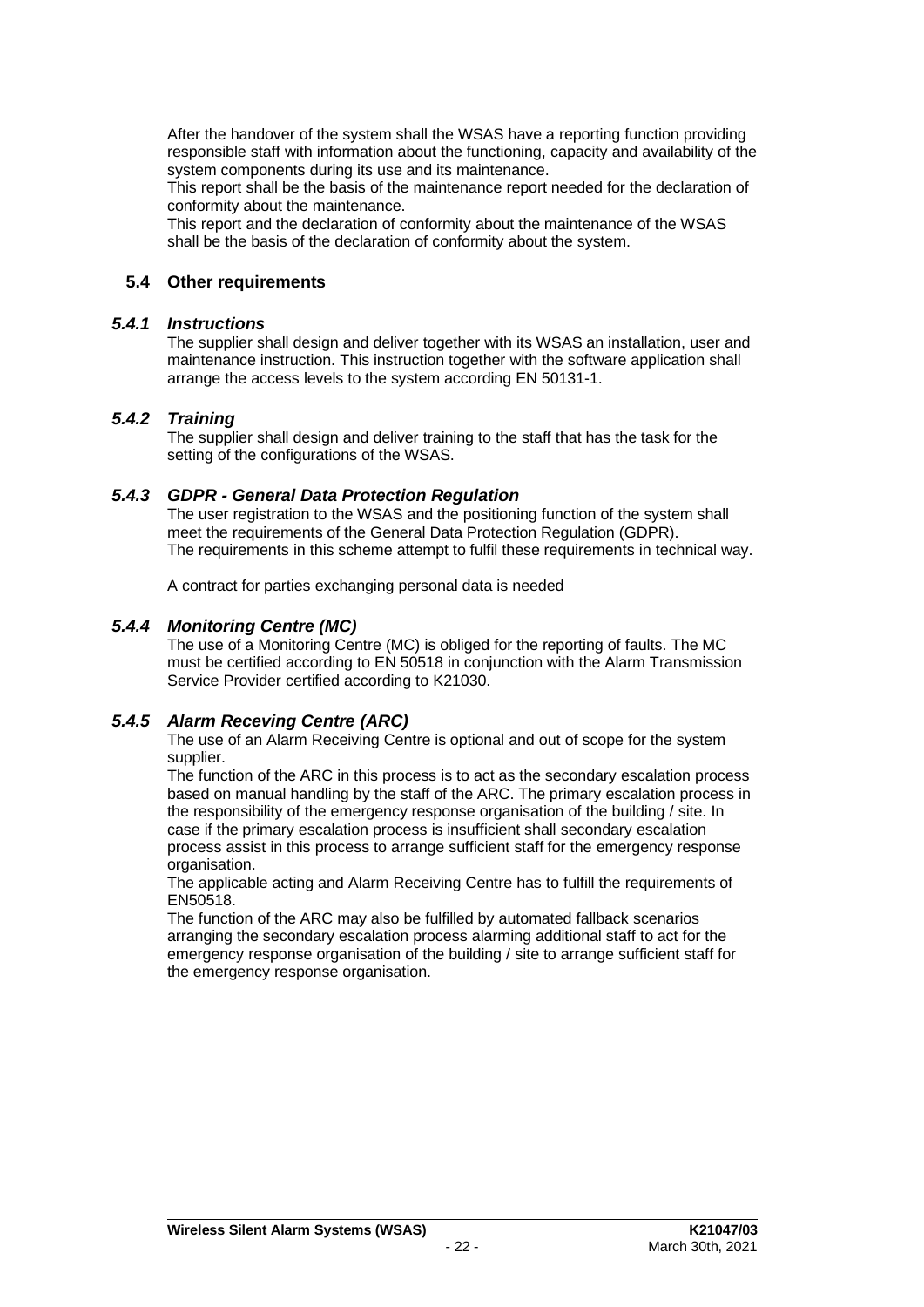# **6 Testing the performance of the systems**

### **6.1 General**

This chapter contains the requirements for testing by Kiwa to determine the performances that the systems have to fulfil. These tests are necessary if there is no integer information available according to these standards by acceptable approval bodies such as test laboratories fulfilling the requirements ISO17025 "General requirements for the competence of testing and calibration laboratories" or ISO17065 "Conformity assessment - Requirements for

bodies certifying products, processes and services".

### **6.2 Specific**

The products shall be tested according the requirements in chapter 4 of this scheme.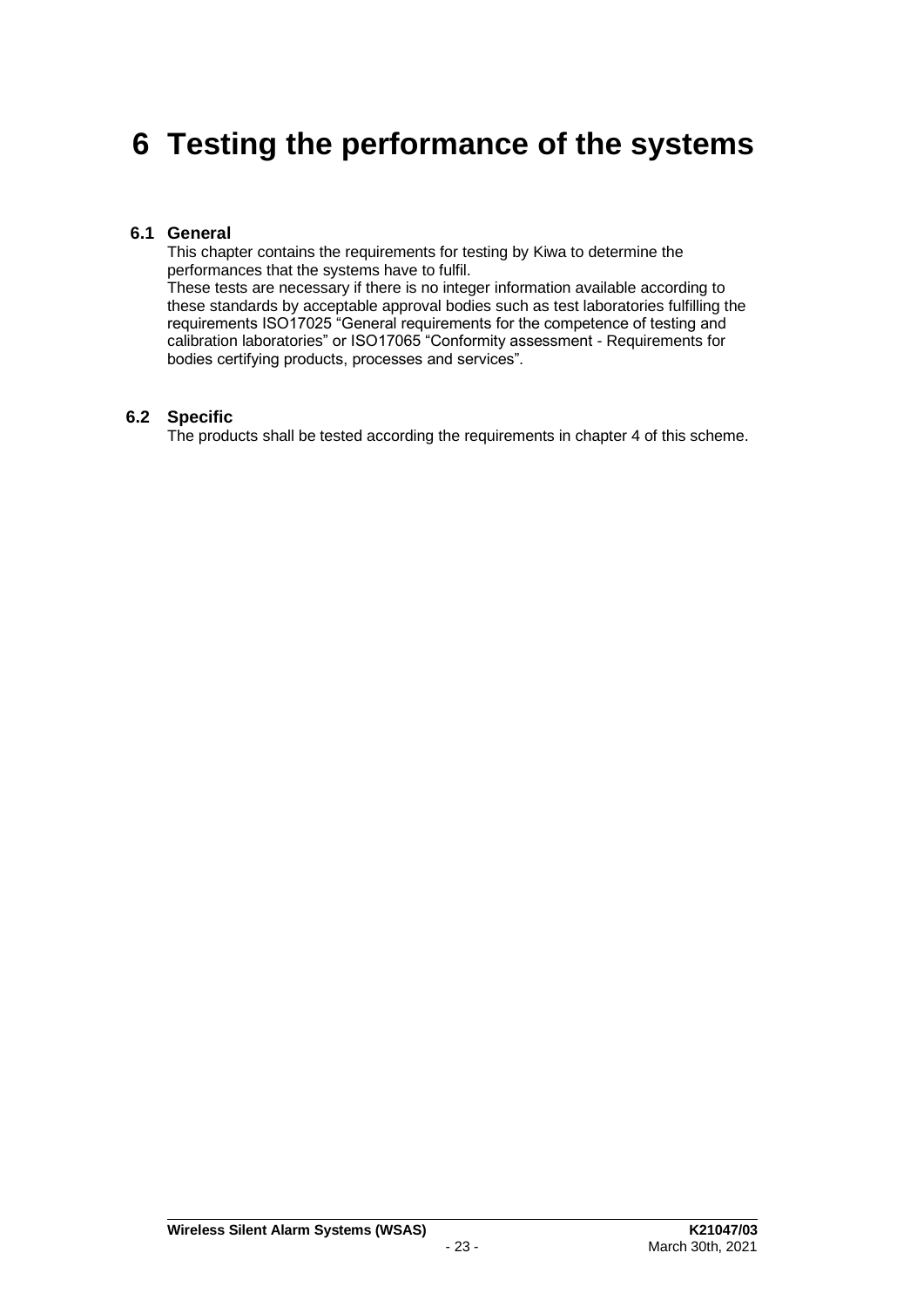# **7 Factory production control components**

# **7.1 General**

This chapter contains the requirements for factory production control (FPC) by Kiwa of the manufacturers of essential components (products) of wireless silent alarm systems to determine the quality of these components that the systems have to fulfil. This factory production control of the manufacturer of components (products) is necessary if there is no integer information available according to these standards by acceptable approval bodies according ISO17065 "Conformity assessment - Requirements for bodies certifying products, processes and services".

# **7.2 Audit / inspection FPC**

The quality system of the suppling manufacturer will be checked by Kiwa based on the IQC scheme/Quality plan.

The inspection contains at least those aspects mentioned in the Kiwa Regulations for Certification and the requirements of the applicable standards.

The quality system of the suppling manufacturer shall be audited internally by the suppliers at least once a year.

The quality system of the suppling manufacturer shall be audited externally by Kiwa at least once a year.

The manufactured components shall be inspected internally by the supplier according to the IQC scheme/Quality plan.

Kiwa shall witness a relevant sample of these inspections at least once a year as defined in the Kiwa Quality plan of the scheme and scope.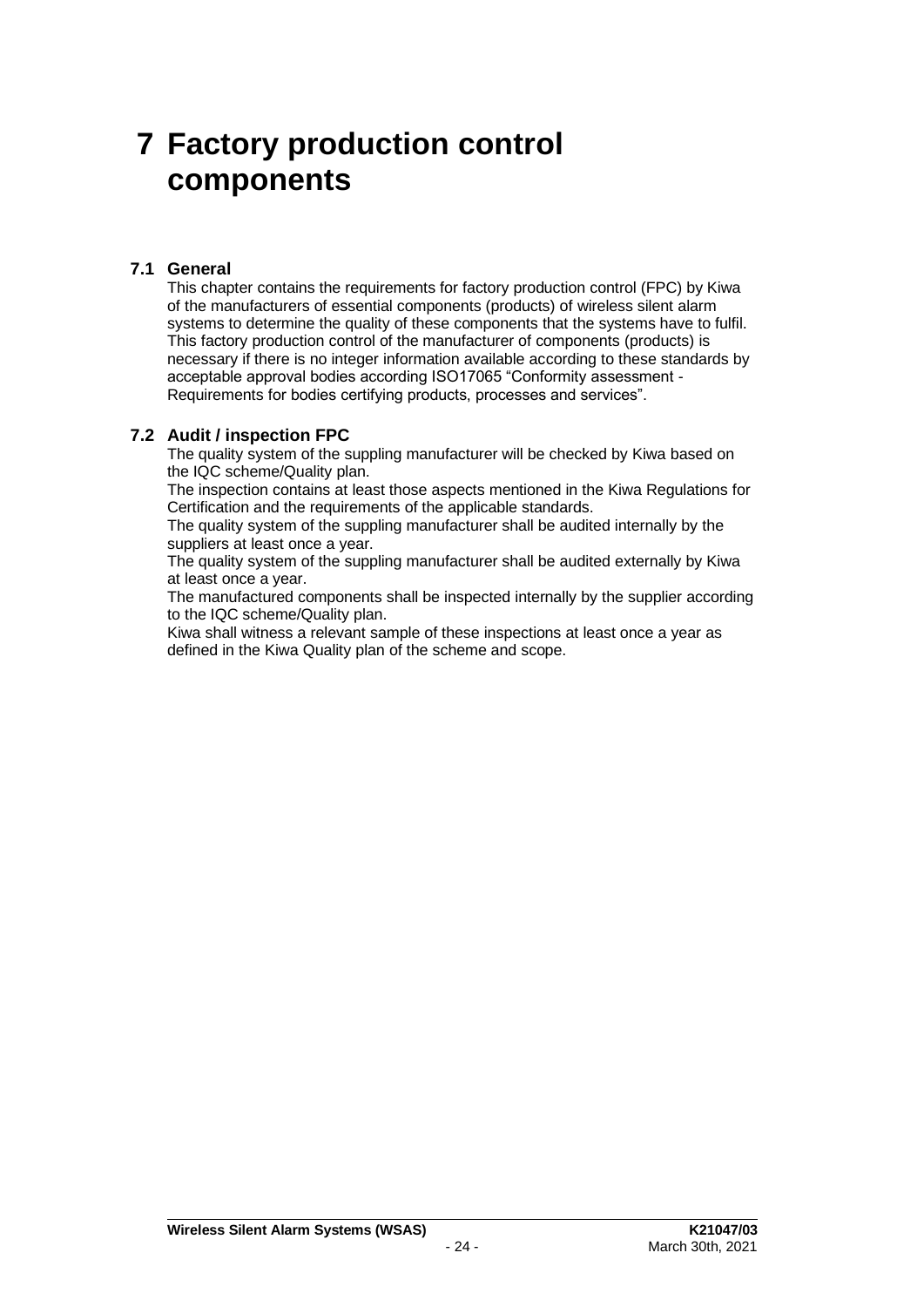# **8 Marking**

### **8.1 General**

The systems and products shall be marked with a declaration of conformity according this certification scheme and applicable standards. The declaration shall contain at least the following information:

- name or logo of the supplier or manufacturer;
- data or code indicating the date of delivery or maintenance;
- type indication:
- certification marking according this scheme.

Indications and markings shall at least fulfil the requirements in the relevant product standard.

### **8.2 Certification mark**

After concluding a Kiwa certification agreement, the certified products shall be indelible marked with the certification mark as is detailed in this scheme.

### *8.2.1 Product / component marking*

Essential components with an FPC of Kiwa shall be affixed with a marking according to 7.1 of this scheme.

### *8.2.2 Installation marking*

Installations fulling the requirements shall be marked with an installation declaration of conformity according this certification scheme and applicable standards.

# *8.2.3 System marking*

Installations and conditions supporting the functions of the installation fulling the requirements shall be marked with a system declaration of conformity according this certification scheme and applicable standards.

These conditions are not in control of the supplier of the fire repression system. To achieve a system declaration of conformity is the full co-operation of the user of the system needed and its contractors.

This is operated according chapter 1.5.1 of this scheme.

#### *8.2.4 Maintenance marking*

Maintenance of installations fulfilling the requirements shall be marked with a maintenance declaration of conformity according to this certification scheme and applicable standards.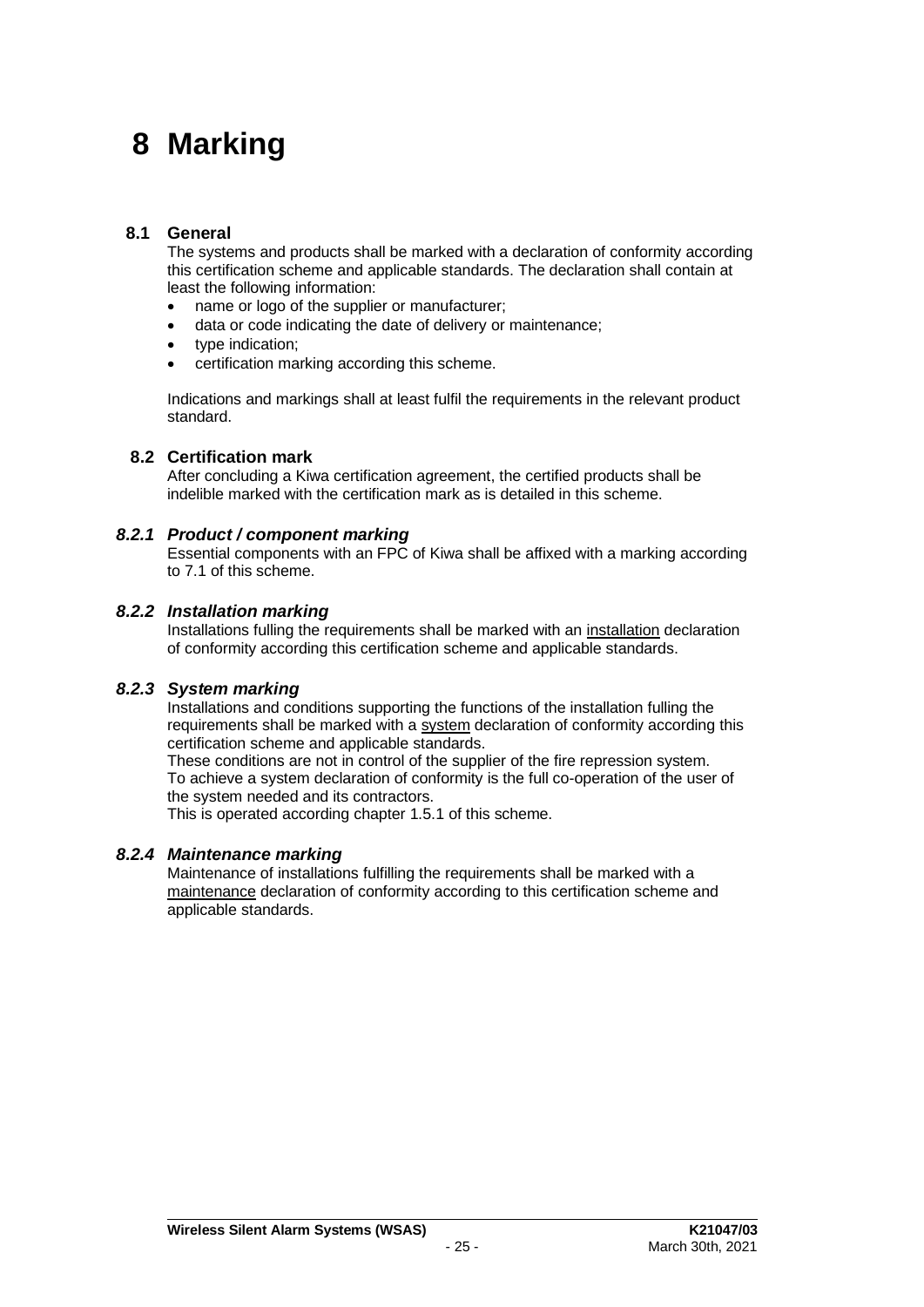# **9 Requirements in respect to the quality system**

This chapter contains the requirements which have to be met by the supplier's quality system.

### **9.1 Manager of the quality system**

Within the supplier's organisational structure, an employee who will be in charge of managing the supplier's quality system must have been appointed.

### **9.2 Internal quality control / quality plan**

The supplier shall have an internal quality control scheme/plan which is applied by them.

The following must be demonstrably recorded in this QC scheme/plan:

- which aspects are checked by the supplier;
- according to what methods such inspections are carried out;
- how often these inspections are carried out;
- in what way the inspection results are recorded and kept.

This IQC scheme should at least be an equivalent derivative of the model QC scheme / plan as shown in the Annex.

#### **9.3 Control of test and measuring equipment**

The supplier shall verify the availability of necessary test and measuring equipment for demonstrating product conformity with the requirements in this evaluation guideline.

When required the equipment shall be kept calibrated (e.g recalibration at interval). The status of actual calibration of each equipment shall be demonstrated by traceability through a unique ID.

The supplier must keep records of the calibration results.

The supplier shall review the validity of measuring data when it is established at calibration that the equipment is not suitable anymore.

#### **9.4 Procedures and working instructions**

The supplier shall be able to submit the following:

- procedures for:
	- $\circ$  dealing with products showing deviations; ocorrective actions to be taken if non-conformities are found;
	- odealing with complaints about products and/or services delivered;
- the working instructions and inspection forms used.

#### **9.5 Qualification requirements of staff**

Staff acting in critical stages of the process needs to be qualified according the model in EN 16763 "Services for fire safety systems and security systems".

In this scheme are following roles defined:

"A" is defined for the manager responsible for the total delivery process of the fire repression system and the stages verification and handover;

"B" is defined for the staff responsible for the planning, design and commissioning process of the fire repression system.

"C" is defined for the staff responsible for the installation and maintenance process of the fire repression system.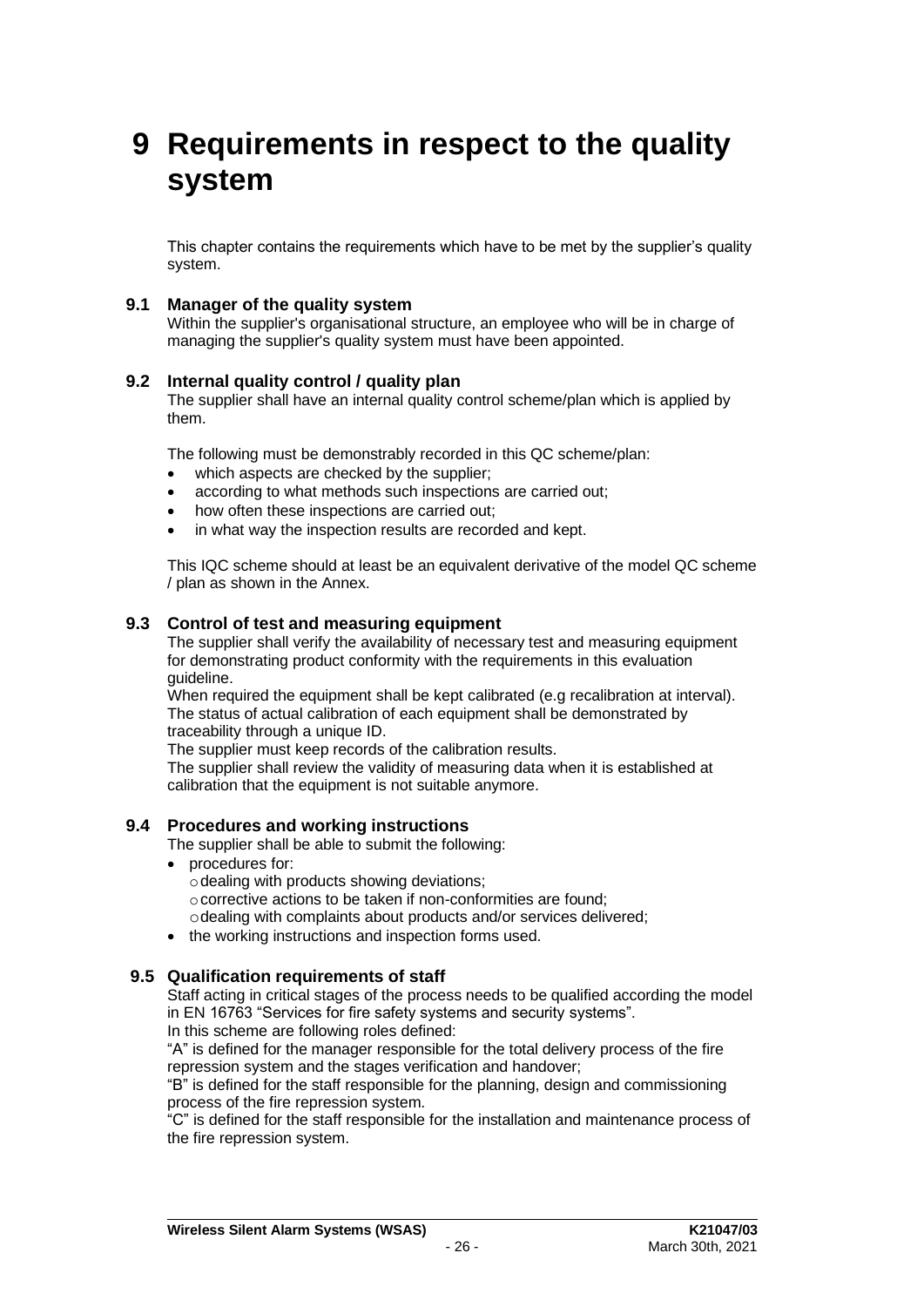# *9.5.1 Requirements exams / diplomas*

Kiwa shall specify per scope per role in its quality plan what exams or diplomas meets these requirements. Kiwa shall make use of the requirements per diploma per scope on this site: [https://www.certoplan.nl/Eindtermen\\_procedures\\_reglementen/](https://www.certoplan.nl/Eindtermen_procedures_reglementen/)

# **9.6 Planning audit and inspections**

The supplier of the WSAS shall arrange that Kiwa can perform its yearly audit and the necessary inspections on site. The supplier shall use the registration tools of Kiwa.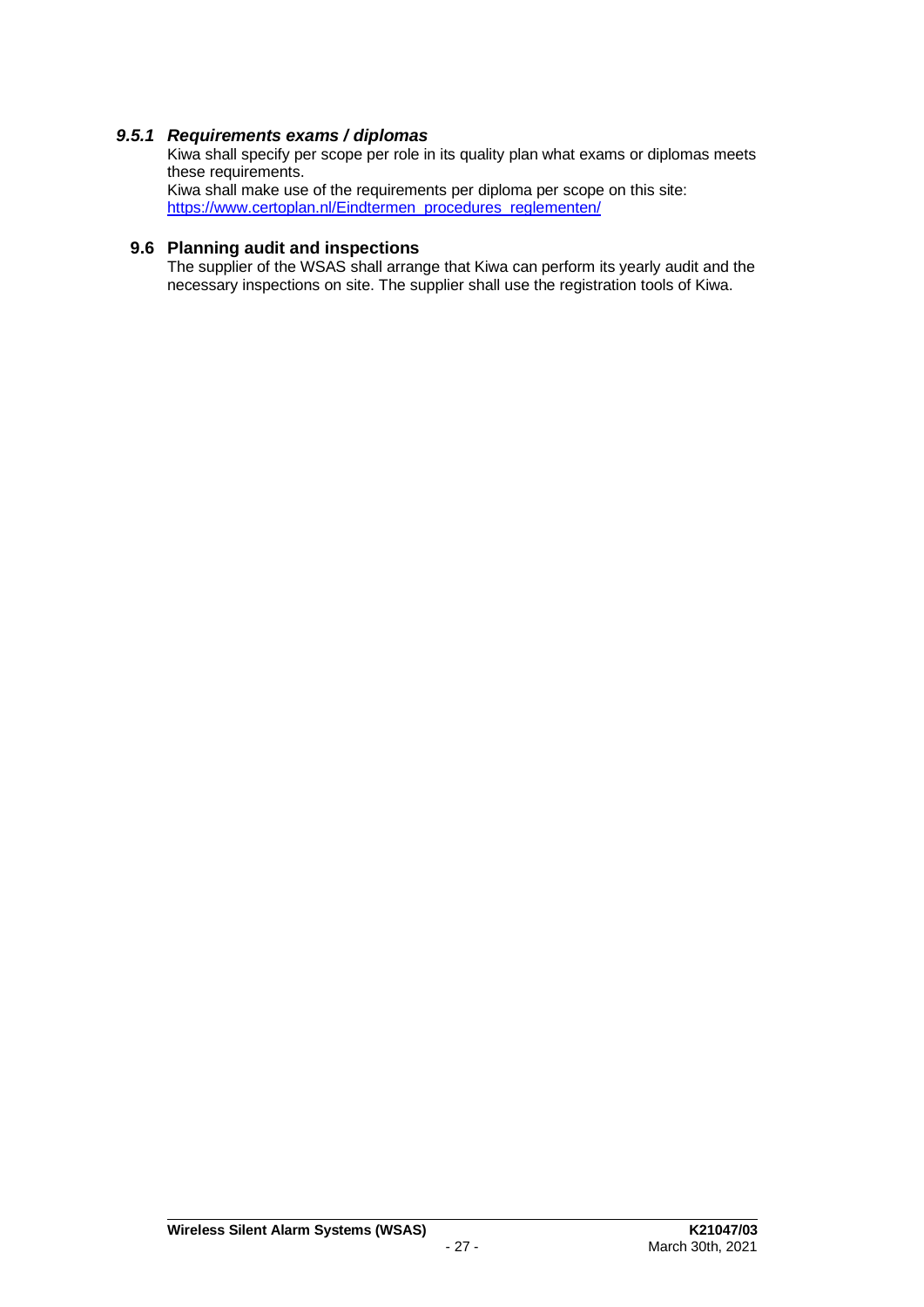# **10 Summary of tests and inspections**

This chapter contains a summary of the following tests and inspections to be carried out in the event of certification:

- **initial investigation:** tests in order to ascertain that all the requirements recorded in the evaluation quideline are met:
- **inspection test:** tests carried out after the certificate has been granted in order to ascertain whether the certified products continue to meet the requirements recorded in the evaluation guideline;
- **inspection of the quality system of the supplier:** monitoring compliance of the IQC scheme and procedures.

# **10.1 Test matrix**

 $\blacksquare$ 

| <b>Description of requirement</b>            | Article no. | Tests within the scope of: |                                                                       |  |
|----------------------------------------------|-------------|----------------------------|-----------------------------------------------------------------------|--|
|                                              | scheme      | Pre-<br>certification      | <b>Inspection by Kiwa</b><br>after granting of<br>certificate<br>a,b) |  |
| <b>Process requirements WSAS</b>             |             |                            |                                                                       |  |
| Per applicable scope                         | 5           | X                          | $\mathbf{x}$                                                          |  |
| <b>Product requirements WSAS</b>             |             |                            |                                                                       |  |
| If needed per applicable scope               | 4           | X                          | X                                                                     |  |
| Testing the performance of the WSAS          |             |                            |                                                                       |  |
| If needed per applicable scope               | 6           | X                          | X                                                                     |  |
| <b>Factory production control components</b> |             |                            |                                                                       |  |
| If needed per applicable scope               | 7           | X                          | X                                                                     |  |
| <b>Quality system and Certification mark</b> |             |                            |                                                                       |  |
|                                              | 8 & 9       | X                          | X                                                                     |  |

<sup>a)</sup> In case the product or production process changes, it must be determined whether the performance requirements are still met.

b) All product characteristics that can be determined within the visiting time (maximum 1 day) are determined by the inspector or by the supplier in the presence of the inspector. In case this is not possible, an agreement will be made between the certification body and the supplier about how the inspection will take place. The frequency of inspection visits is defined in chapter [11.6](#page-31-0) of this evaluation guideline.

#### **10.2 Inspection of the quality system of the supplier**

The quality system of the supplier will be checked by Kiwa based on the IQC scheme. The inspection contains at least those aspects mentioned in the Kiwa Regulations for Certification.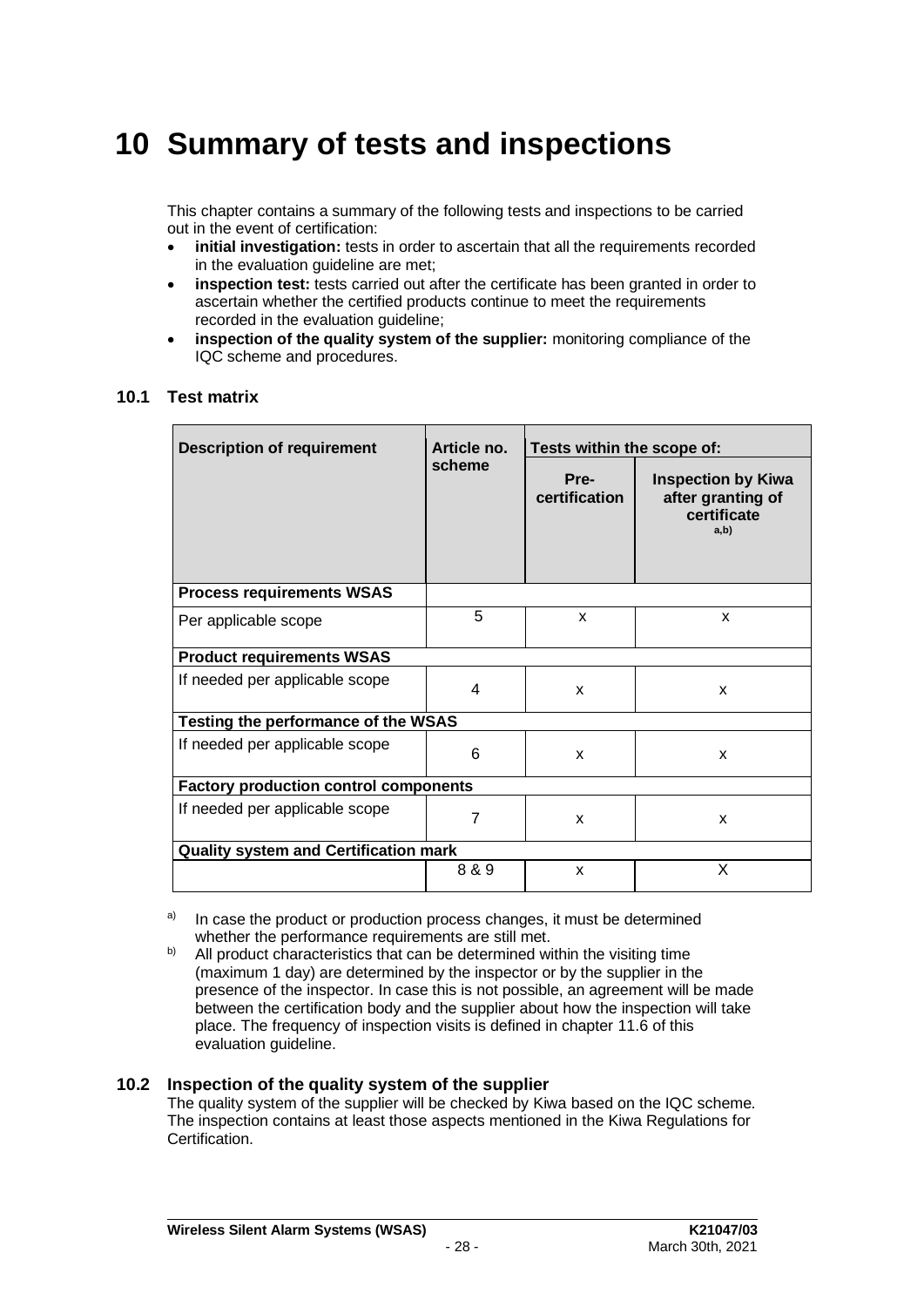# **11 Agreements on the implementation of certification**

# **11.1 General**

Beside the requirements included in these evaluation guidelines, the general rules for certification as included in the Kiwa Regulations for Product Certification also apply. These rules are in particular:

- the general rules for conducting the pre-certification tests, in particular:  $\circ$  the way suppliers are to be informed about how an application is being handled; ohow the tests are conducted;
	- othe decision to be taken as a result of the pre-certification tests.
- the general rules for conducting inspections and the aspects to be audited,
- the measures to be taken by Kiwa in case of Non-Conformities,
- the measures taken by Kiwa in case of improper use of Certificates, Certification Marks, Pictograms and Logos,
- terms for termination of the certificate.
- the possibility to lodge an appeal against decisions of measures taken by Kiwa.

# **11.2 Certification staff**

The staff involved in the certification may be sub-divided into:

- Certification assessor (**CAS**): in charge of carrying out the pre-certification tests and assessing the inspectors' reports;
- Site assessor (**SAS**): in charge of carrying out external inspections at the supplier's works;
- Decision maker (**DM**): in charge of taking decisions in connection with the precertification tests carried out, continuing the certification in connection with the inspections carried out and taking decisions on the need to take corrective actions.

# *11.2.1 Qualification requirements*

The qualification requirements consist of:

- qualification requirements for personnel of a certification body which satisfies the requirements EN ISO / IEC 17065, performing certification activities
- qualification requirements for personnel of a certification body performing certification activities set by the Board of Experts for the subject matter of this evaluation quideline

Education and experience of the concerning certification personnel shall be recorded demonstrably.

| <b>Basic requirements</b>                                                                                                                                                  | <b>Evaluation criteria</b>                                                                                                                                                                                                                |
|----------------------------------------------------------------------------------------------------------------------------------------------------------------------------|-------------------------------------------------------------------------------------------------------------------------------------------------------------------------------------------------------------------------------------------|
| Knowledge of company processes<br>Requirements for conducting<br>professional audits on products,<br>processes, services, installations,<br>design and management systems. | Relevant experience: in the field<br>SAS, CAS: 1 year<br>DM: 5 years inclusive 1 year with respect to<br>certification<br>Relevant technical knowledge and experience on<br>the level of:<br><b>SAS: High school</b><br>CAS, DM: Bachelor |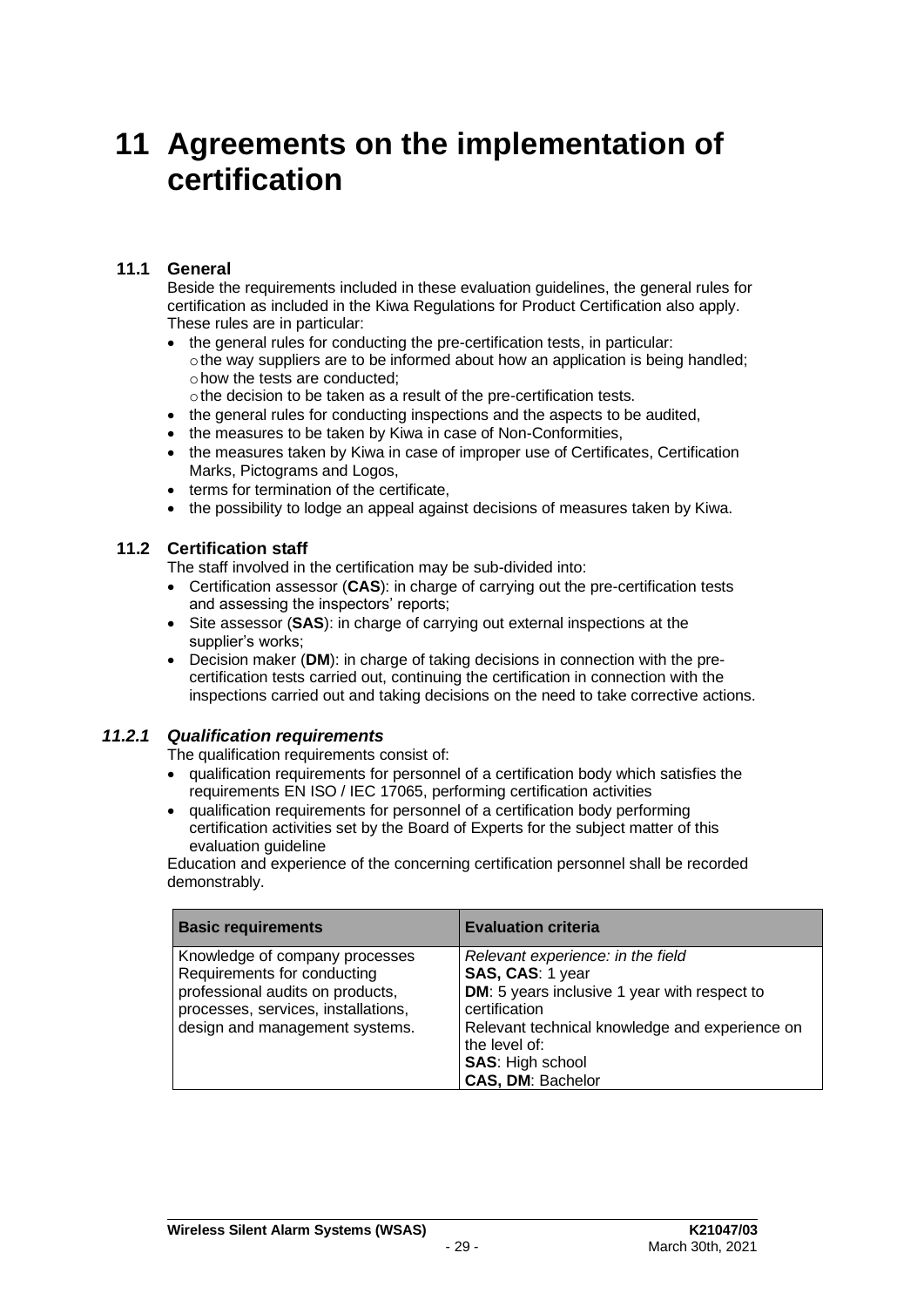| <b>Basic requirements</b>                                                                                                                               | <b>Evaluation criteria</b>                                                                               |
|---------------------------------------------------------------------------------------------------------------------------------------------------------|----------------------------------------------------------------------------------------------------------|
| Competence for execution of site<br>assessments.<br>Adequate communication skills<br>(e.g. reports, presentation skills and<br>interviewing technique). | <b>SAS:</b> Kiwa Audit training or similar and 4 site<br>assessments including 1 autonomic under review. |
| Execution of initial examination                                                                                                                        | <b>CAS: 3 initial audits under review.</b>                                                               |
| Conducting review                                                                                                                                       | <b>CAS: conducting 3 reviews</b>                                                                         |

| <b>Technical competences</b>    | <b>Evaluation Criteria</b>                                                                                                                                                                                                                                                                                                                                                                                                                                                                                          |
|---------------------------------|---------------------------------------------------------------------------------------------------------------------------------------------------------------------------------------------------------------------------------------------------------------------------------------------------------------------------------------------------------------------------------------------------------------------------------------------------------------------------------------------------------------------|
| Education                       | General:<br>Education in one of the following technical areas:<br>• Engineering.                                                                                                                                                                                                                                                                                                                                                                                                                                    |
| <b>Testing skills</b>           | General:<br>• 1 week laboratory training (general and scheme<br>specific) including measuring techniques and<br>performing tests under supervision;<br>• Conducting tests (per scheme).                                                                                                                                                                                                                                                                                                                             |
| Experience - specific           | CAS<br>• 3 complete applications (excluding the initial<br>assessment of the production site) under the<br>direction of the PM<br>• 1 complete application self-reliant (to be<br>evaluated by PM)<br>• 3 initial assessments of the production site under<br>the direction of the PM<br>• 1 initial assessment of the production site self-<br>reliant (witnessed by PM)<br><b>SAS</b><br>• 5 inspection visits together with a qualified SAS<br>• 3 inspection visits conducted self-reliant<br>(witnessed by PM) |
| Skills in performing witnessing | <b>PM</b><br>Internal training witness testing                                                                                                                                                                                                                                                                                                                                                                                                                                                                      |

### Legenda:

- Certification assessor (**CAS**)
- Decision maker (**DM**)
- Product manager (**PM**)
- Site assessor (**SAS**)

# *11.2.2 Qualification*

The qualification of the Certification staff shall be demonstrated by means of assessing the education and experience to the above-mentioned requirements. In case staff is to be qualified based on deflecting criteria, written records shall be kept.

The authority to qualify staff rests with the:

- **PM**: qualification of **CAS** and **SAS**;
- management of the certification body: qualification of **DM**.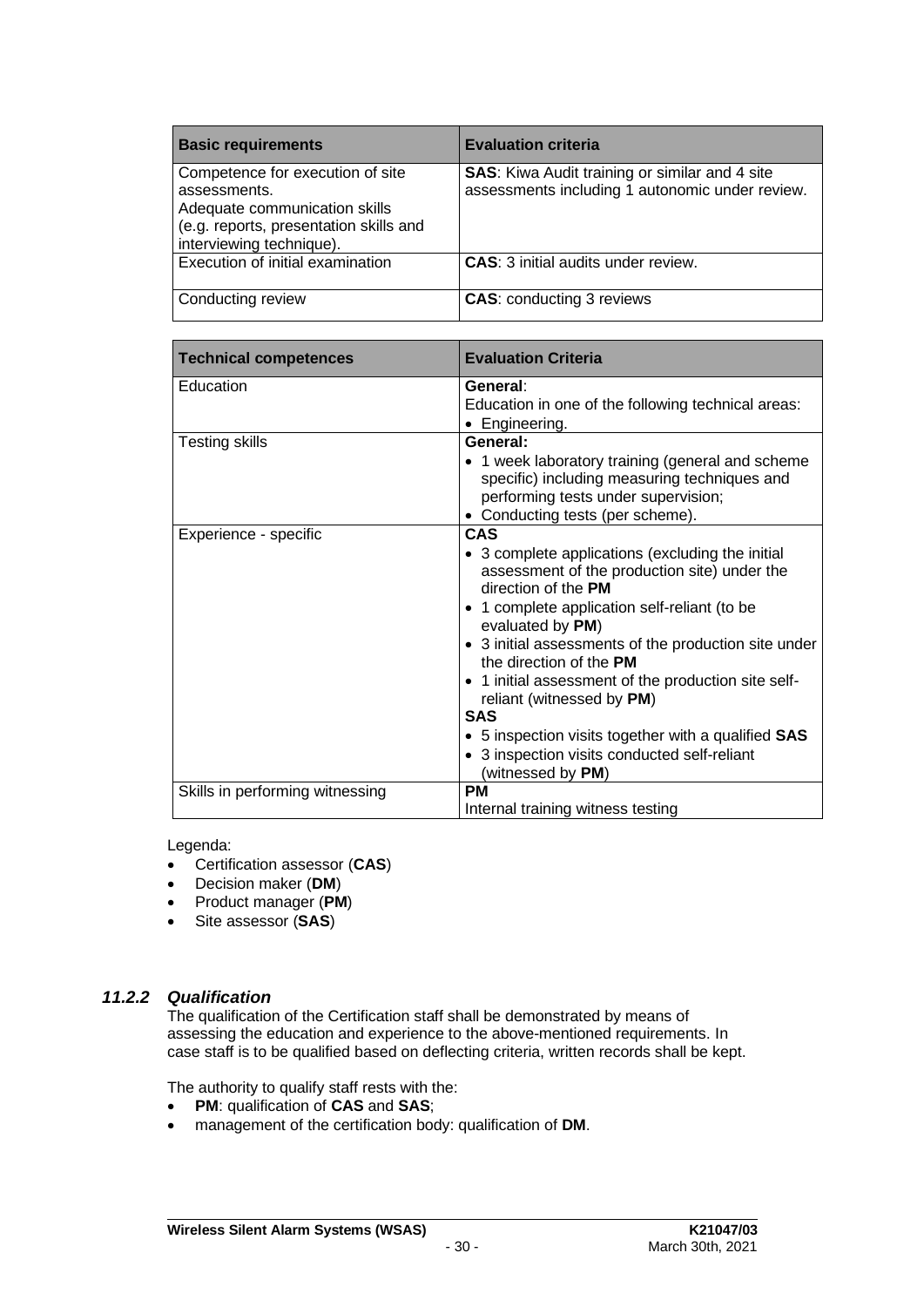# **11.3 Report initial investigation**

The certification body records the results of the initial investigation in a report. This report shall comply with the following requirements:

- completeness: the report provides a verdict about all requirements included in the evaluation guideline;
- traceability: the findings on which the verdicts have been based shall be recorded and traceable;
- basis for decision: the **DM** shall be able to base his decision on the findings included in the report.

#### **11.4 Decision for granting the certificate**

The decision for granting the certificate shall be made by a qualified Decision maker which has not been involved in the pre-certification tests. The decision shall be recorded in a traceable manner.

#### **11.5 Layout of quality declaration**

<span id="page-31-0"></span>The product certificate shall be in accordance with the model included in the Annex.

### **11.6 Nature and frequency of third party audits**

The certification body shall carry out surveillance audits on site at the supplier at regular intervals to check whether the supplier complies with his obligations. The Board of Experts decides on the frequency of audits.

At the time this certification scheme entered into force, the frequency of audits amounts of 1 audit on site per year for suppliers.

The results of each audit shall be recorded by Kiwa in a traceable manner in a report.

#### **11.7 Non conformities**

When the certification requirements are not met, measures are taken by Kiwa in accordance with the sanctions policy as written in the Kiwa Regulation for Certification.

The Sanctions Policy is available through the "News and Publications" page on the Kiwa website ["Kiwa Regulation for Certification".](https://www.kiwa.nl/uploadedFiles/Nieuws_en_publicaties/Kiwa%20Regulation%20for%20Certification.pdf)

#### **11.8 Report to the Board of Experts**

De certification body shall report annually about the performed certification activities. In this report the following aspects are included:

- mutations in number of issued certificates (granted/withdrawn);
- number of executed audits in relation to the required minimum;
- results of the inspections:
- required measures for established Non-Conformities;
- received complaints about certified products.

#### **11.9 Interpretation of requirements**

The Board of Experts may record the interpretation of requirements of this evaluation guideline in one separate interpretation document.

#### **11.10 Specific rules set by the Board of Experts**

The Board of Experts the following specific rules have been defined. These rules shall be followed by the certification body.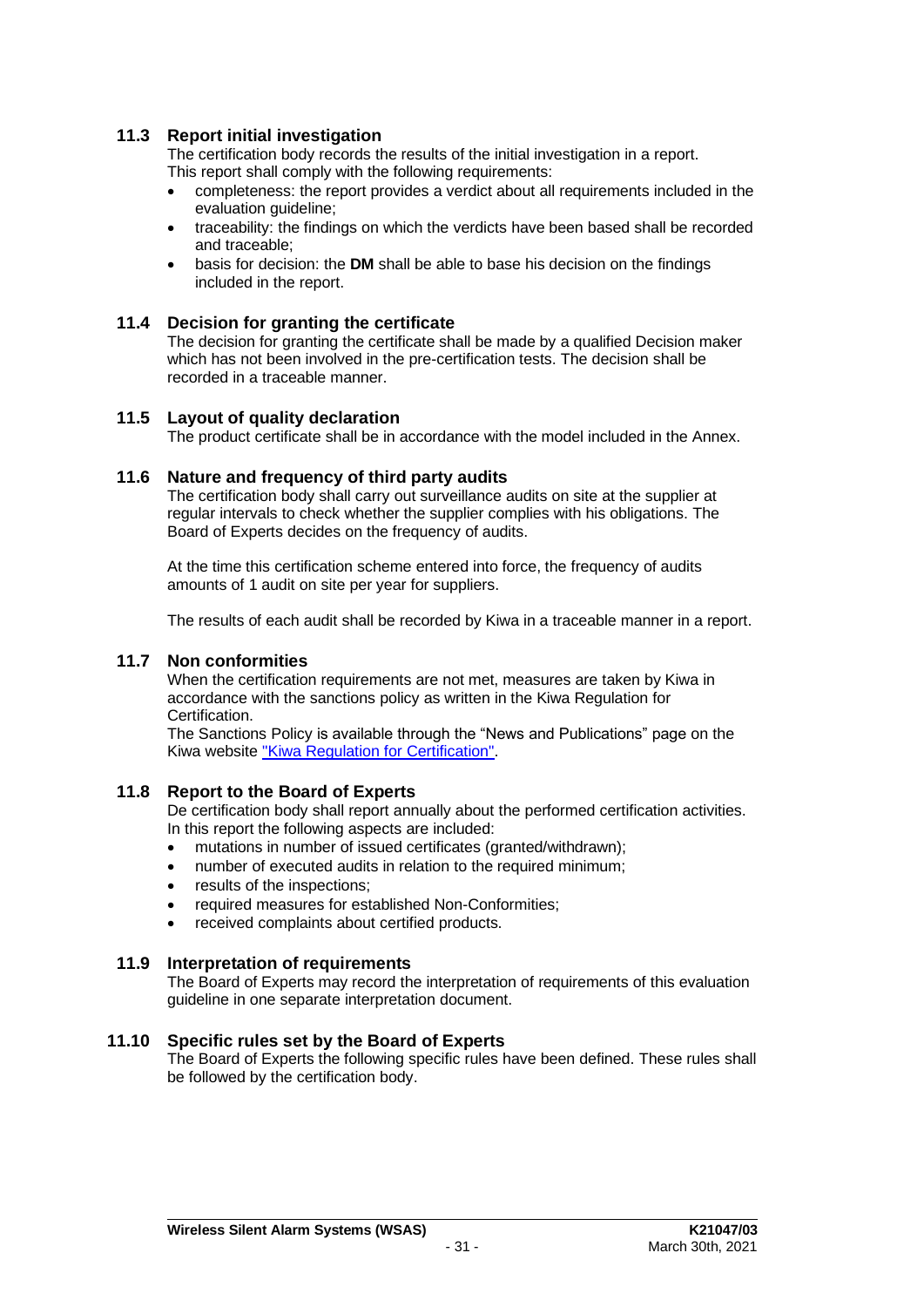# **12 Titles of standards**

# **12.1 Public law rules**

Not applicable

### **12.2 Standards / normative documents**

| <b>Number</b>             | <b>Title</b>                                                                                                                                                                                   | Version*     |
|---------------------------|------------------------------------------------------------------------------------------------------------------------------------------------------------------------------------------------|--------------|
| <b>ISO/IEC 17020</b>      | Conformity assessment - General criteria for the<br>operation of various types of bodies performing<br>inspection                                                                              |              |
| <b>ISO/IEC 17021</b>      | Conformity assessment - Requirements for bodies<br>providing audit and certification of management<br>systems                                                                                  |              |
| <b>ISO/IEC 17024</b>      | Conformity assessment - General requirements for<br>bodies operating certification of persons                                                                                                  |              |
| <b>ISO/IEC 17025</b>      | General requirements for the competence of testing<br>and calibration laboratories                                                                                                             |              |
| <b>ISO/IEC 17065</b>      | Conformity assessment - Requirements for bodies<br>certifying products, processes and services                                                                                                 |              |
| EN 54-13                  | Fire detection and fire alarm systems - Part 13:<br>Compatibility and connectability assessment of<br>system components                                                                        | 2017         |
| EN 54-4                   | Fire detection and fire alarm systems - Part 4: Power<br>supply equipment                                                                                                                      | 1999/A2:2006 |
| EN 16763<br>IEC 60839-5-1 | Services for fire safety systems and security systems 2017<br>Alarm and electronic security systems -<br>Part 5-1: Alarm transmission systems - General<br>requirements                        | 2014         |
| EN 50136-1/A1             | Alarm systems - Alarm transmission systems<br>and equipment - Part 1: General requirements<br>for alarm transmission systems                                                                   | 2012+2018    |
| EN 50136-3                | Alarm systems - Alarm transmission systems<br>and equipment - Part 3: Requirements for<br>Receiving Centre Transceiver (RCT)                                                                   | 2013         |
| EN50518                   | Monitoring & Alarm Receiving Centre                                                                                                                                                            | 2019         |
| EN50131-1                 | Alarm systems - Intrusion and hold-up systems -<br>Part 1: System requirements                                                                                                                 | 2006         |
| K21030                    | Certification of Alarm Transmission Service Providers 2020                                                                                                                                     |              |
| K21048                    | Secure Remote Access of Alarm Systems for Remote 2019<br>Services / handling                                                                                                                   |              |
| <b>NEN 2575-4</b>         | Fire safety of buildings -<br>Evacuation alarm installations - System and quality<br>requirements and guidelines for locating of alarm<br>devices - Part 4: Wireless silent alarm installation | 2013         |
| DIN 14675-1               | Fire detection and fire alarm systems - Design and<br>operation                                                                                                                                | 2020         |
| <b>NPR 2576</b>           | Circuit integrity under fire conditions - Guideline for<br>transmission paths                                                                                                                  | 2018         |

\*) When no date of issue has been indicated, the latest version of the document is applicable.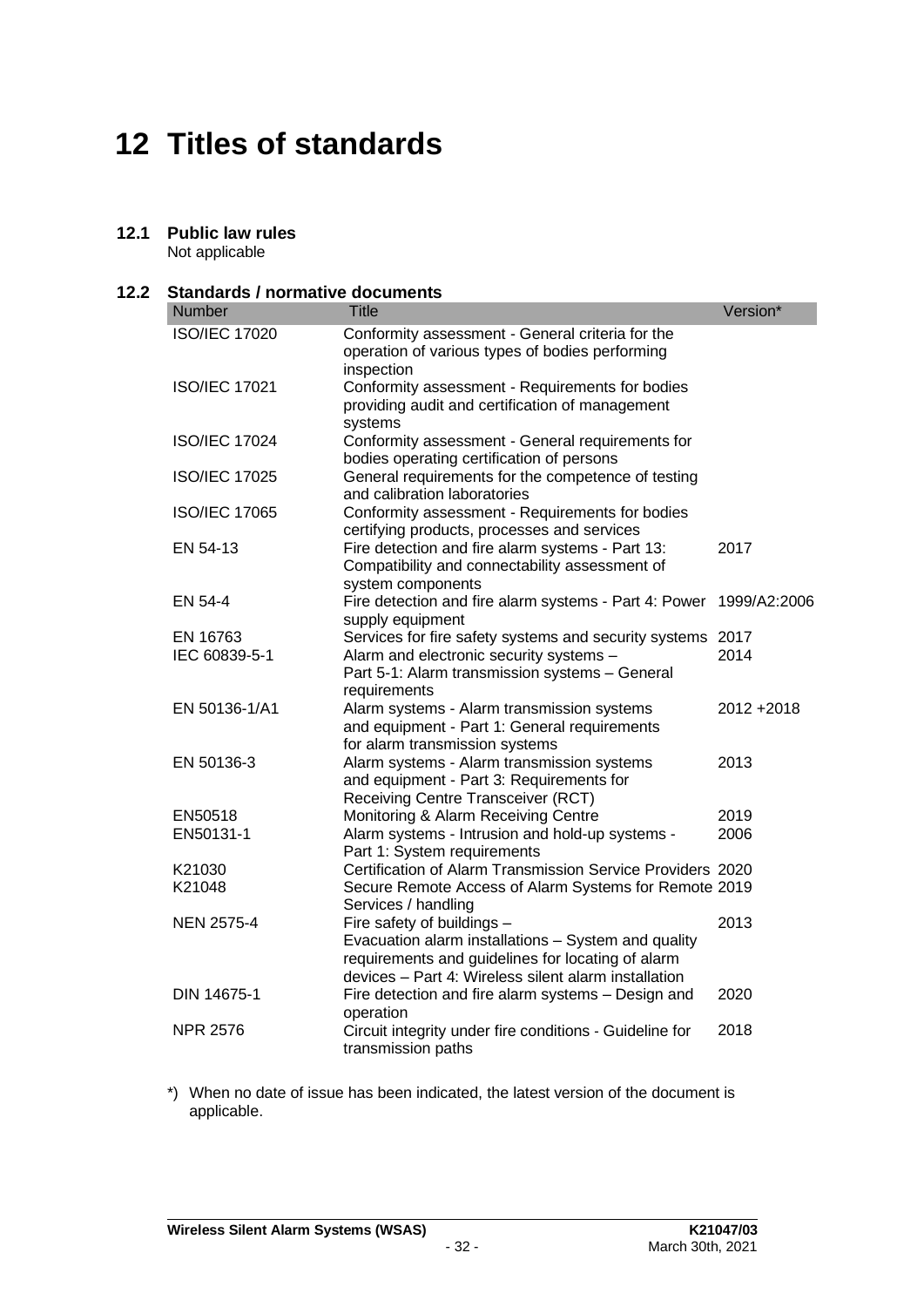# **I Model certificate (example)**